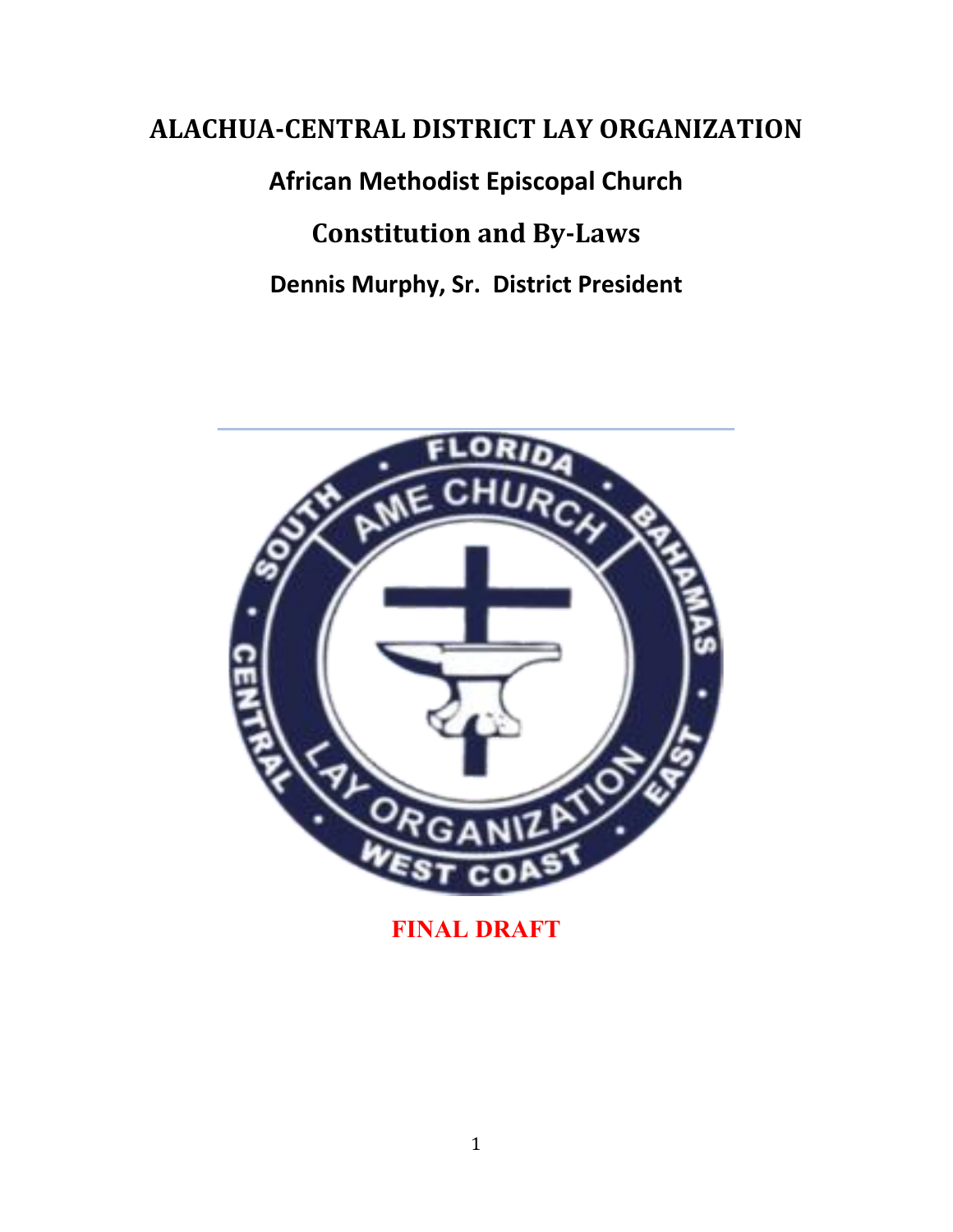#### **CONSTITUTION AND BY-LAWS**

#### **ARTICLE I - Name**

**Section 1.** The name of this organization shall be The Alachua-Central District Lay Organization of the East Annual Conference African Methodist Episcopal Church.

#### **ARTICLE II –Mission, Statement, Purpose and Objectives**

**Section 1. Mission Statement.** The Lay Organization of the African Methodist Episcopal Church is commissioned to teach, train and empower its members for lay ministry, global leadership and service following the tenets of Jesus Christ.

**Section 2.** The purpose of this organization shall be to organize and train the laity of the African Methodist Episcopal Church so that lay persons may maximally utilize their God given abilities and skills to improve and extend the kingdom to create happiness, peace, and harmony among its members.

**Section 3. Objectives –** To accomplish this purpose, the following objectives are adopted:

a. To instill in the membership of the church a love for, and an appreciation of the history, traditions, principles and development of African Methodism by encouraging, motivating, and educating all lay persons,

b. To keep forever alive the sacred memory of Richard Allen, the illustrious founder of the AMEC,

c. To advocate respect and loyalty at all times to constituted authority and leadership. d. To encourage the laity to support the total program of the church in the local congregation, in the community, and throughout the Connection,

e. To foster a systematic and regular study of The Book of Discipline of the African Methodist Episcopal Church and parliamentary procedure, to the end that greater knowledge and information may be disseminated among the laity, and with the further purpose of encouraging lay members to participate more largely in the general functioning and supervision of the African Methodist Episcopal Church,

f. To foster, influence, and support all constructive and progressive legislation for the church that promotes the teachings of Jesus Christ,

g. To encourage development, recognition, and utilization of the most appropriate operational practices and modern technology in conducting the activities of the African Methodist Episcopal Church,

h. To promote the spread of personal evangelism through activities designed to prepare lay members for appropriately conveying God's Word,

i. To provide training in Christian stewardship, which causes lay members to recognize that the connotation of stewardship addresses more than giving money,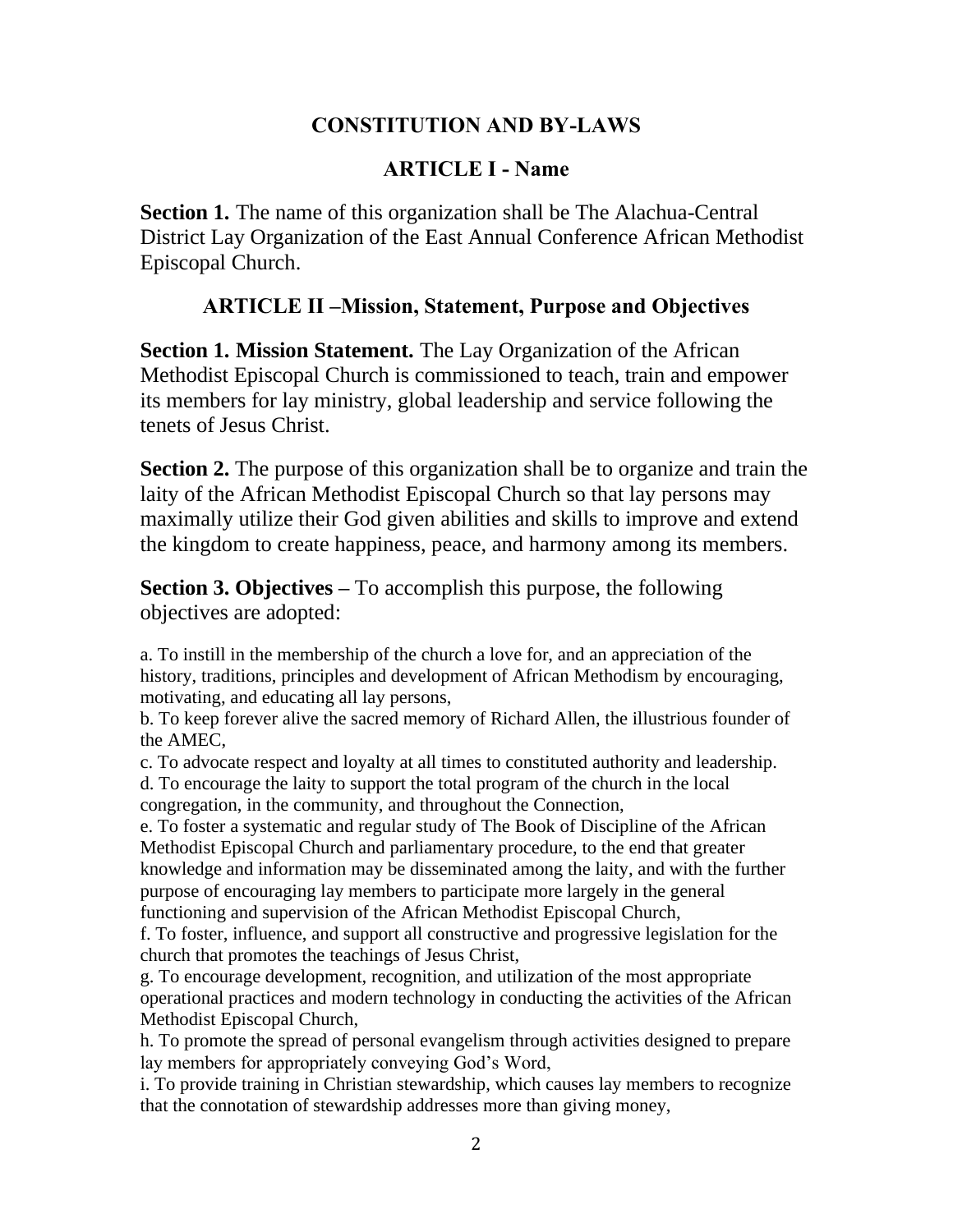j. To increase the circulation of church periodicals,

k. To provide for the orderly and systematic training of lay persons, especially officers, in order that they might more effectively perform their service responsibilities.

l. To promote activities that will result in harmonious fellowship for lay persons throughout the Alachua-Central District.

m. To help in the support of the AME educational institutions.

n. To give financial assistance to the Lay Economic Development Corporation (LEDC) in support of Episcopal programs.

#### **ARTICLE III - Division**

**Section 1.** The Alachua-Central District Lay Organization shall be composed of the Local/Station/Circuit Lay Organizations. The divisions shall mirror the responsibilities of the Alachua-Central District Lay Organization.

#### **ARTICLE IV - Membership**

**Section 1.** Membership in this organization is open to all Lay (un-ordained) members of the African Methodist Episcopal Church, in good and regular standing, in their Local, District of the Annual Conference, Conference and Episcopal District Lay Organizations. Good and regular standing is defined as every member being governed by the Constitution of the Lay Organization, pays required dues as set by his/her local lay organization, attends fifty percent (50%) of the local lay organization meetings and participates at the Districts of the Annual Conference Lay.

**Section 2.** The Alachua Central District Lay Organization membership for voting strength for each conference and district elections shall be as follows:

a. All elected officers of the Alachua-Central District Lay Organization.

b. All persons holding the designation and/or of President Emeritus.

c. All Presidents, Directors of Lay Activities and Young Adult Representatives from each Local organization.

d. Six (6) elected delegates from each Local Church Lay Organization, of whom at least one (1) shall be a young adult, ages 18-35.

e. Each president or duly elected representative of each organized Station or Circuit Organization. A duly organized Lay Organization of the Districts of the Annual Conference shall be an organization reporting to the Conference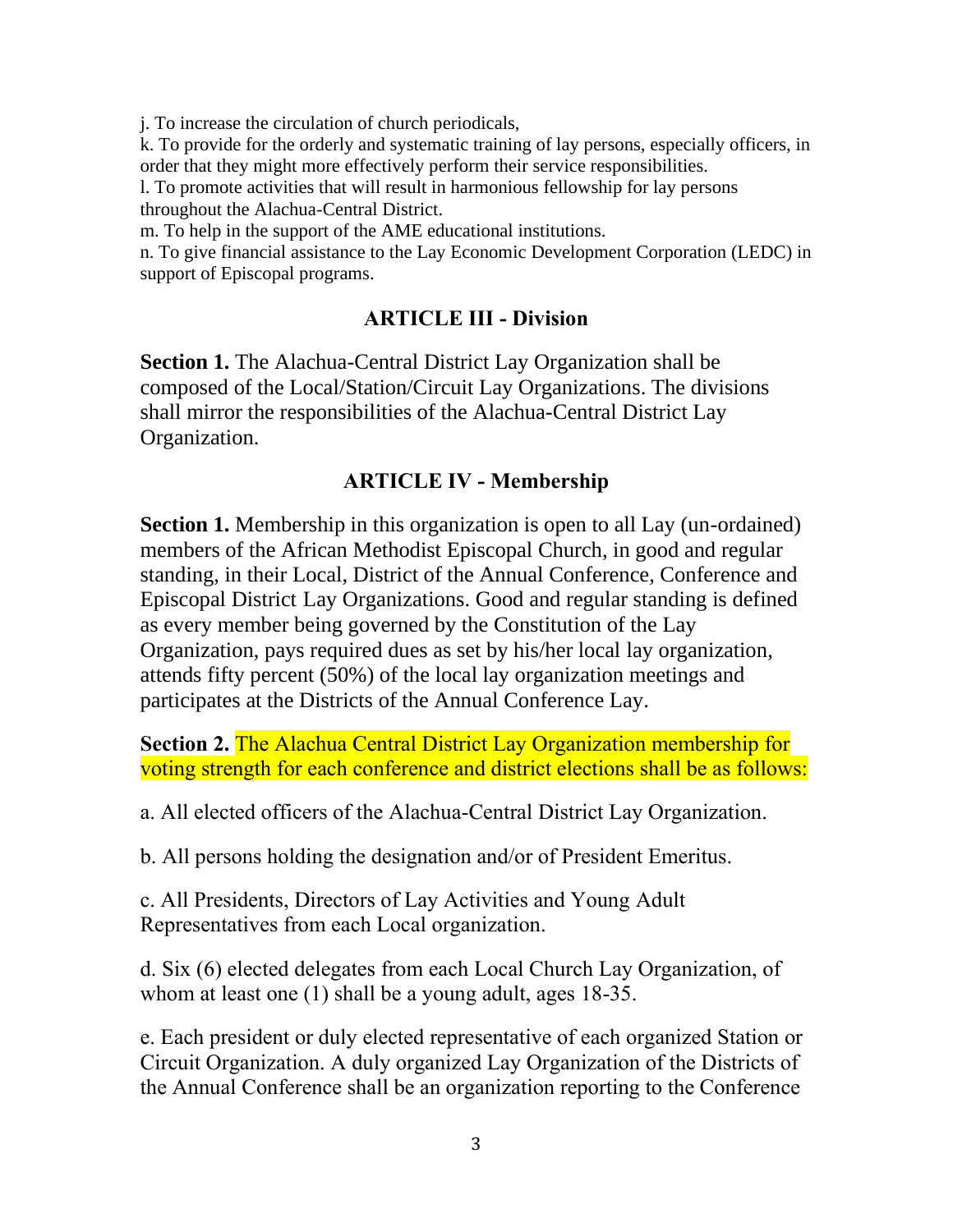Lay Organization's Annual Meeting or which is recognized by the Conference as an organization.

### **ARTICLE V – Officers, Duties and Responsibilities**

**Section 1.** The elected Officers of The Alachua-Central District Lay Organization and its Divisions shall be:

- a. President
- b. First Vice President
- c. Second Vice President\*
- d. Third Vice President\*
- e. Recording Secretary
- f. Assistant Recording Secretary\*
- g. Corresponding Secretary\*
- h. Treasurer
- i. Financial Secretary\*
- j. Chaplain
- k. Historiographer\*
- l. Parliamentarian\*
- m. Director of Lay Activities
- n. Director of Public Relations\*
- o. Young Adult Representative (\*Elected at discretion of Divisions, see Article III of this Constitution)

#### **a. The President of The Alachua-Central District Lay Organization shall:**

1. Lead with vision and integrity. This includes serving as a spokesperson for laity in the church, a representative for lay ministry in ecumenical and interfaith gatherings or an advocate in public policy arenas,

2. Preside during regular, special, or emergency meetings, the Executive Board, and all other official meetings of this organization,

3. Be the active head of said organization, and shall be responsible for seeing that the Constitution and By-Laws of this organization, as well as the orders and policies of the Executive Board are fully carried out,

4. Be responsible for expanding and developing lay work throughout the District.

5. Be responsible for such other duties as may be usual and customary to the position, and which may be assigned from time to time by the Executive Board, and the directives approved by the Annual Convention,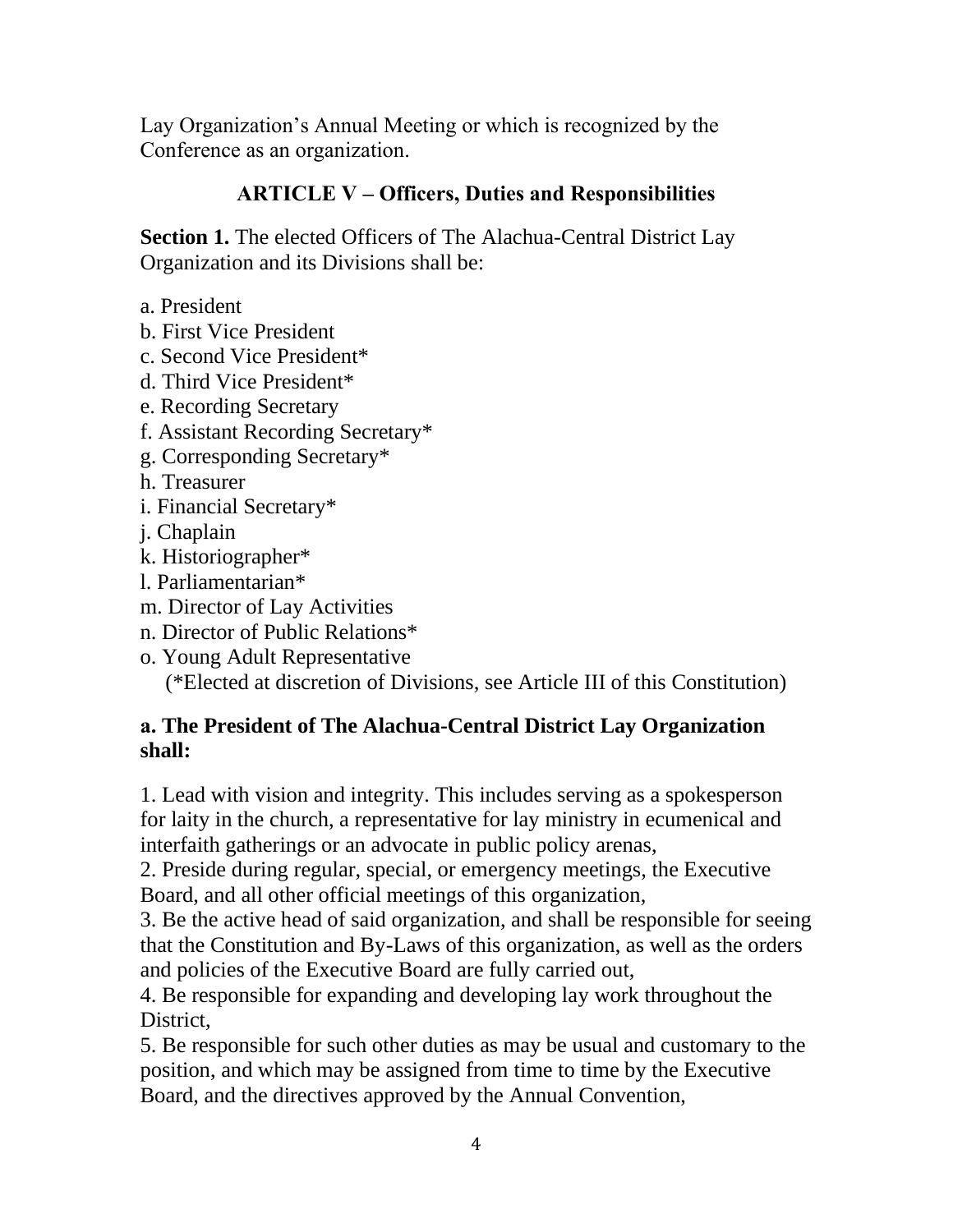6. Appoint chairpersons of all Standing, Special, Convention and Ad Hoc Committees,

7. The Conference President or his or her designee shall preside over all the election of officers on the District level.

### **b. The First Vice President shall:**

1. Be responsible for Membership Recruitment, Retention/and Coordinate such duties as assigned by the President and

2. Assume the complete duties of the President during an absence or when it has been determined by the Executive Board that the President can no longer perform the duties.

#### **c. The Second Vice President shall:**

1. Be responsible for Strategic Planning and Coordinate such duties as assigned by the President and the Executive Board and

2. Serve in the absence of the President and First Vice President, preside at the meetings and assume all duties of the President.

# **d**. **The Third Vice President shall:**

1. Coordinate such duties as Personal Evangelism and coordinating those efforts with the appropriate departments, within the church, and in the absence of the President, First Vice President and Second Vice President preside at the meetings and assume all the duties of the office of President.

#### **e. The Recording Secretary shall:**

1. Serve as Secretary of the District and the Executive Board.

2. Be responsible for recording attendance, accurate minutes of all business transacted during meetings, and for reading and distributing minutes of any previous meetings ensuring widespread dissemination of pertinent information.

3. In the absence of the President and Vice Presidents, the Recording Secretary shall preside until a chairperson pro tempore is elected.

4. Prepare, for the presiding officer, a statement of unfinished business to come before the meeting and a report of the Executive Board meetings to be presented.

5. Hold the bond of the Treasurer and the Financial Secretary.

# **f. The Assistant Recording Secretary shall:**

1. Assist the Recording Secretary in all duties as outlined above.

2. In the absence of the Recording Secretary, shall perform the duties of the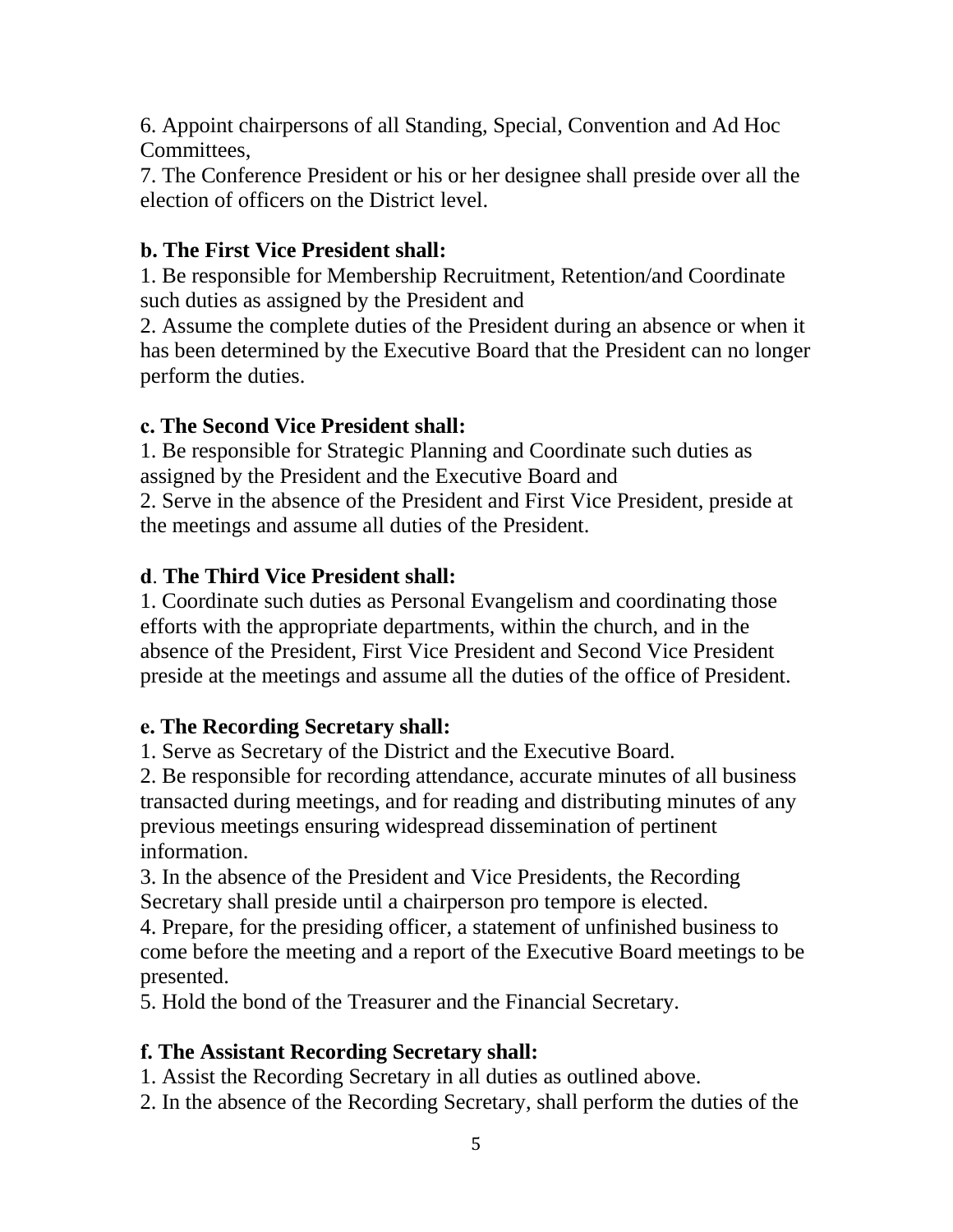Recording Secretary.

# **g. The Corresponding Secretary shall:**

1. Ensure lay ministry focus though effective communication. This includes sharing congratulations, well wishes, condolences and other news about laity.

2. Report pertinent information to the Executive Board, and reply to correspondence as directed by the President and/or the Executive Board. 3. Maintain a network of internal communications between The Alachua-

Central District Lay Organization and its subordinate bodies.

4. Compose communication as needed and/or directed by the President. Maintain liaison with the Director of Public Relations to ensure publication of pertinent information.

# **h. The Treasurer shall:**

1. Serve as a member of the Budget and Stewardship Committee which is responsible for preparation of the organization's budget for the fiscal year. 2. Disbursements of all funds shall be made in accordance with the line item budget approved by the Episcopal District Convention. Expenditures not reflected/listed in the budget must be approved by the President and the Executive Board with appropriate justification.

3. Keep accurate records and give an itemized report at each Executive Board meeting.

4. Be bonded and said bond shall be held by the Recording Secretary.

5. Have the accounts audited, annually, by an internal audit committee, and prior to the change in the office, have an external Audit performed by an Accounting Firm approved by the Executive Board.

# **i. The Financial Secretary shall:**

1. Maintain an independent set of records of all financial transactions and assist with work in concert with the Treasurer.

2. Serve as member of the Budget and Stewardship Committee.

3. Receive and record all funds. All funds shall be turned over to the treasurer within a period not to exceed ten (10) days.

4. Write vouchers countersigned by the President that authorize expenditures, pursuant to the approved budget of the Alachua-Central District Lay Organization, which are to be paid by the Treasurer.

5. Be bonded and said bond shall held by the Recording Secretary.

# **j. The Chaplain shall:**

1. Make adequate preparation for each Bible Study and Devotional Service,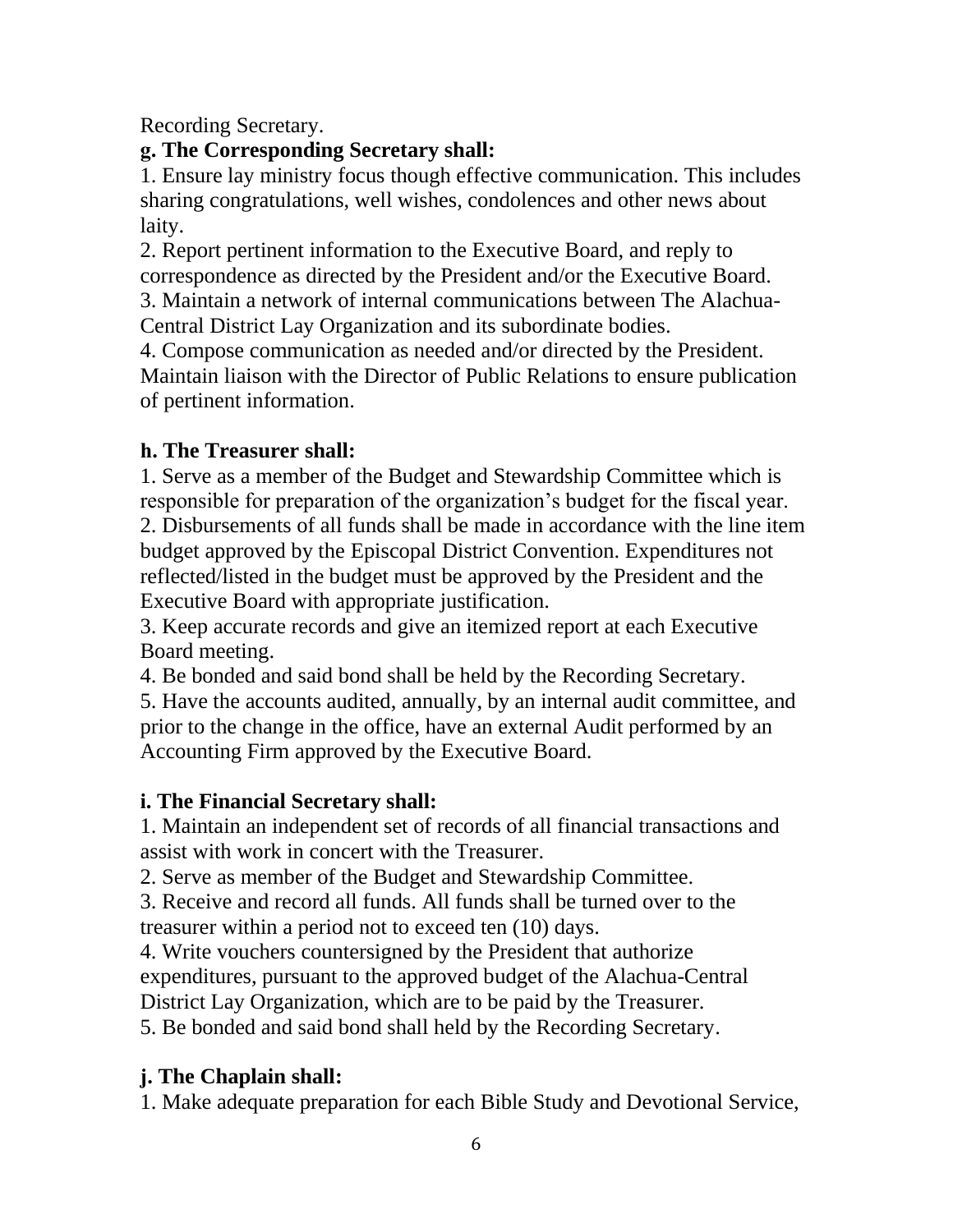utilizing creative styles that motivates and draws participants into the worship experience.

2. Provide spiritual leadership to this organization.

3. Maintain effective communication with the Chaplains in the Local Organizations.

# **k. The Historiographer shall:**

1. Be responsible for gathering, assembling, and maintaining a written and pictorial record of the activities and achievements of this organization;

2. Act as custodian for all photographs, citations, awards, trophies, and other mementos of The Alachua-Central District Lay Organization;

3. Compile a written history of this organization and submit it as a report to the Executive Board and the District Convention.

4. Maintain an archive of the historical records and other documents of the Organization.

# **l. The Parliamentarian shall:**

1. Advise the President or presiding officer concerning questions of parliamentary procedure.

2. Be seated next to the President at all meetings.

3. Follow the Constitution and By-Laws of this organization, The Book of Discipline of the African Methodist Episcopal Church and Robert's Rules of Order Newly Revised, latest edition, at all meetings.

4. Serve as consultant to the Constitution and By Laws, Rules and other committees as needed.

# **m. The Director of Lay Activities shall:**

1. Maintain a close working relationship with the President and the Young Adult Representative in the planning, developing and implementing of the complete programmatic thrust of this organization.

2. Plan, design, and direct all educational programs and other activities of this organization at the District Convention, including but not limited to Training Institute, Banquets, Luncheons, Scholarships, Awards and Speakers in consultation with the President and approval of the Executive Board.

3. Maintain a working relationship with the Local Lay Directors.

4. Be responsible for implementing the training program and course of study received from the Connectional Lay Organization's Director of lay Activities.

5. Upon receipt, the District Director will immediately forward the Course of Study to the Directors of Local Lay Activities.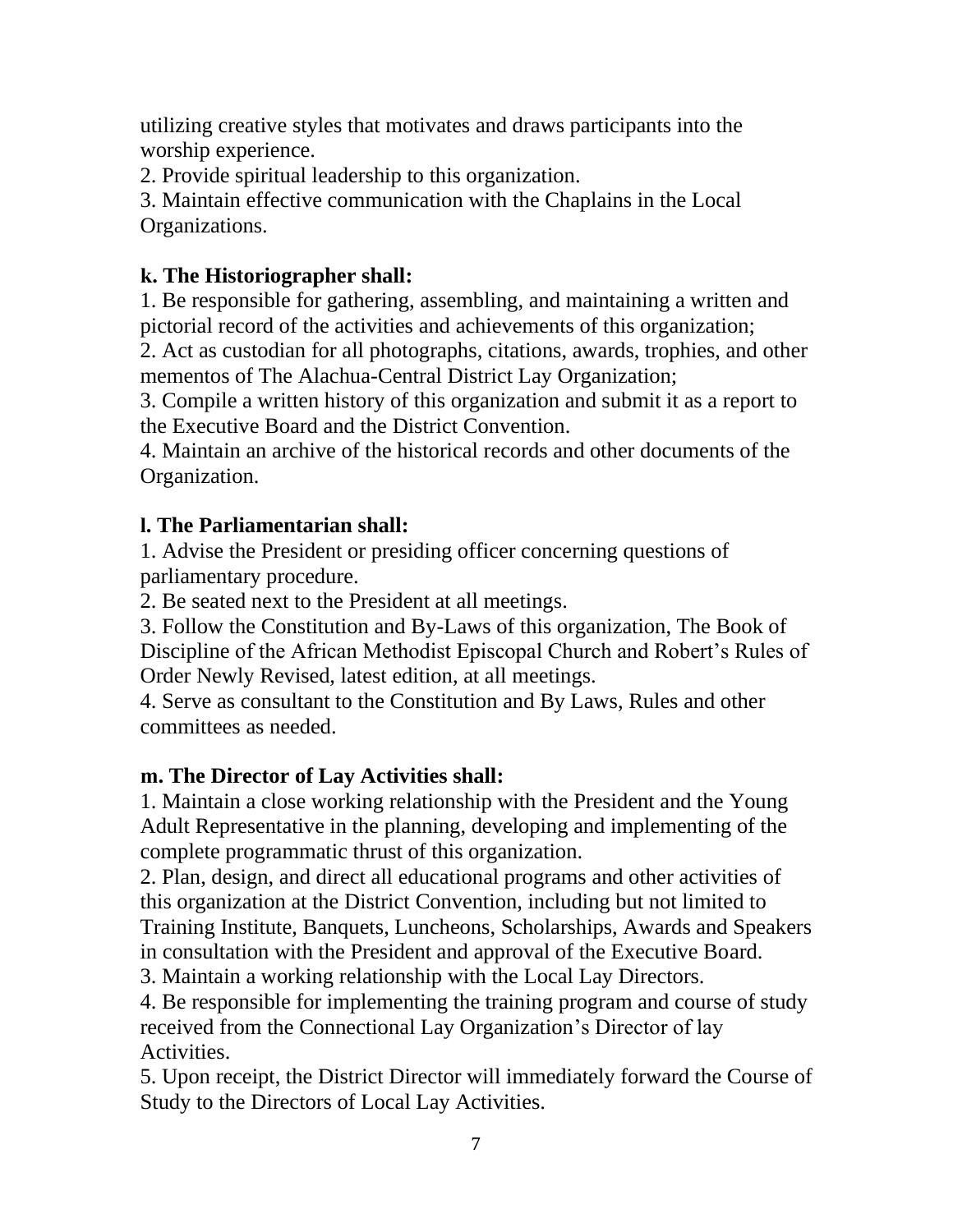6. The training program and Course of Study shall reach all the Directors of Lay Activities within thirty (30) days after the Connectional Director of Lay Activities has forwarded same.

7. A full report of progress made in the implementation of the course of study and the work of the Director shall be given at each District Convention and Executive Board Meeting as outlined in this constitution.

# **n. The Director of Public Relations shall:**

1. Oversee all official publications of the organization, editing, and publishing a monthly periodical containing news of general interest to the laity and news regarding the organization.

2. Solicit and edit articles for the publication on topics that will appeal to, inspire and motivate subscribers;

3. Oversee the entire publication process, including seeking bids from publishers;

4. Provide for promotion, circulation, subscription fulfillment, and advertising solicitation;

5. Prepare a line item budget for the online publication for submission to the Budget and Stewardship committee.

6. Seek to bring about harmony of understanding between the church and public through the channeling of information to various media.

7. Be responsible for all press releases and public relations for and during any Lay Organization meeting.

8. Disseminate news items of interest received from the Lay Organizations through online and/or multi-media processes.

9. Oversee the Website and any internal or external documents, including all social media networking.

#### **o. The Young Adult Representative shall:**

1. Be responsible for implementing teaching and training opportunities for Young Adults in conjunction with the Director of Lay Activities, and establishing working relationships with other relevant Young Adult Auxiliaries and Ministries within, and outside the AME Church.

2. Prepare a line item budget to reflect the work of this office for submission to the Budget and Stewardship Committee.

3. Advocate for Young Adult concerns to the District Lay Organization Executive Board and beyond

4. Facilitate Lay Organization Young Adult events with approval the President.

5. Voice the concerns and visions of a new generation of laity, and serve as a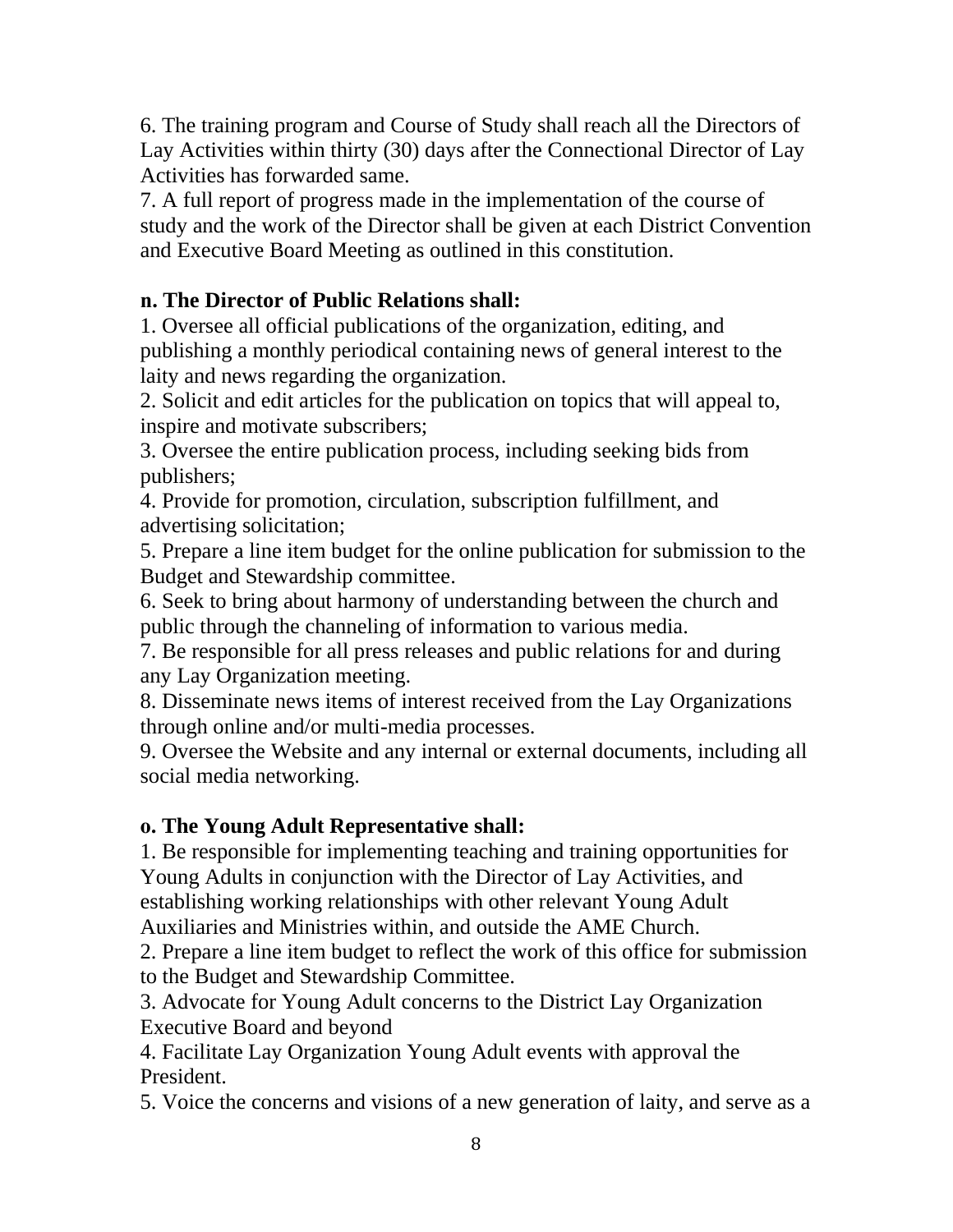Christian mentor to a younger generation of African Methodists.

**Section 2**. The Annual Audit shall include the records of all officers handling finances of The Alachua-Central District Lay Organization and shall be conducted by an internal auditing committee. The Committee shall report it's finding at the Annual District Convention. An External audit conducted by a licensed, bonded and insured CPA firm is required one year prior to a change in the Office of the Treasurer. The finding of this audit is reported to the **Alachua Central District Executive Board** which will include an annual programmatic report from each office with an operational budget.

# **ARTICLE VI–NOMINATION and ELECTION PROCEDURES**

**Section 1.** All officers and members of The Alachua-Central District Lay Organization and its Divisions shall be members in good and regular standing in their Station or Circuit Organization to participate in elections and voting.

**Section 2.** Any person seeking an elected office in The Alachua-Central District Lay Organization must be a member in "good and regular standing" in the organization and must possess the qualifications required for the position being sought.

**Section 3**. All persons seeking an elected office must submit a "Letter of Intent" with qualifications signed by the Local President to the Chairperson of the Nominating Committee. The format for the Letter of Intent will be provided by the Nominating Committee and must be returned by certified/registered mail/email and postmarked on or before the designated date set by the Nominating Committee of the election year. This deadline date will constitute the close of all nominations submitted to the Nominating Committee. There shall be no nominations from the floor.

**Section 4.** All candidates seeking an elected office must have demonstrated active participation within the Alachua-Central District of the East Annual Conference and local church levels within the year prior (2) year preceding the election year.

**Section 5.** No elected officer shall hold more than (2) two additional office beyond the Local organization.

**Section 6.** Members of the Nominating Committee shall be ineligible for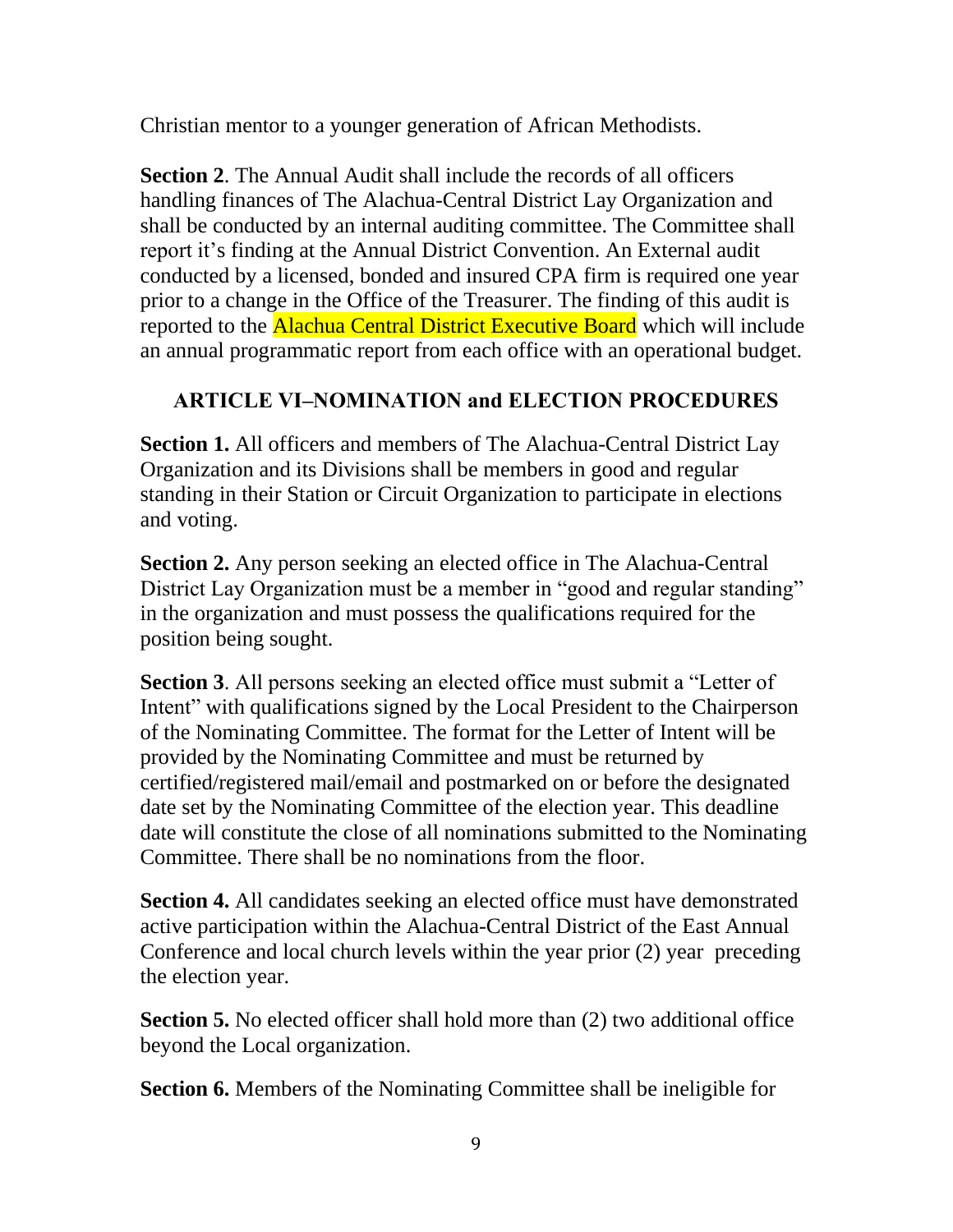nomination by the committee for any elected position to be filled (where applicable on the local level)

**Section 7.** The Nominating Committee shall consist of three (3) persons appointed by the President with nominees to be confirmed by the Executive Board. The President in selecting committee members shall follow these guidelines:

a. There shall be no more than one person appointed from a local church; and

b. Appointments shall be sensitive to age diversity, at least one (1) person between the ages of 18 - 35, and all persons must have demonstrated experience with the nominating process. Selection of committee members must respect the guidelines that govern the committee's duties and reporting timelines.

#### **Section 8**. **Duties of the Nominating Committee**

a. At least six (6) months prior to the Alachua-Central District Planning Convention the committee shall call for nominations through notice submitted via the appropriate printed or online communications. Such Notice shall inform members when, how and where nomination forms can be obtained. Nomination forms shall also be sent to Local Presidents for distribution. The nomination form shall request biographical data and other pertinent information which will aid in the qualifying of candidates. Such forms shall be returned to the chair of the nominating committee by prospective nominees, bearing the signature of the Local Lay President, no later than the specified date determined by the nominating committee.

b. The committee shall thoroughly examine any and all necessary information regarding nominees for elected offices being sought. The Nominating Chair shall present the slate to the Executive Board for approval. Each nominee must be notified of his/her eligibility which signals authorization to campaign for the designated office. From those persons found qualified for the offices being sought, the committee shall prepare a slate of nominees, listing the qualifications of the nominees for offices to be elected.

c. No political campaigning for office shall take place before candidates are qualified as nominees by the Nominating Committee. Participation in campaign activities prior to being qualified as a nominee will result in valid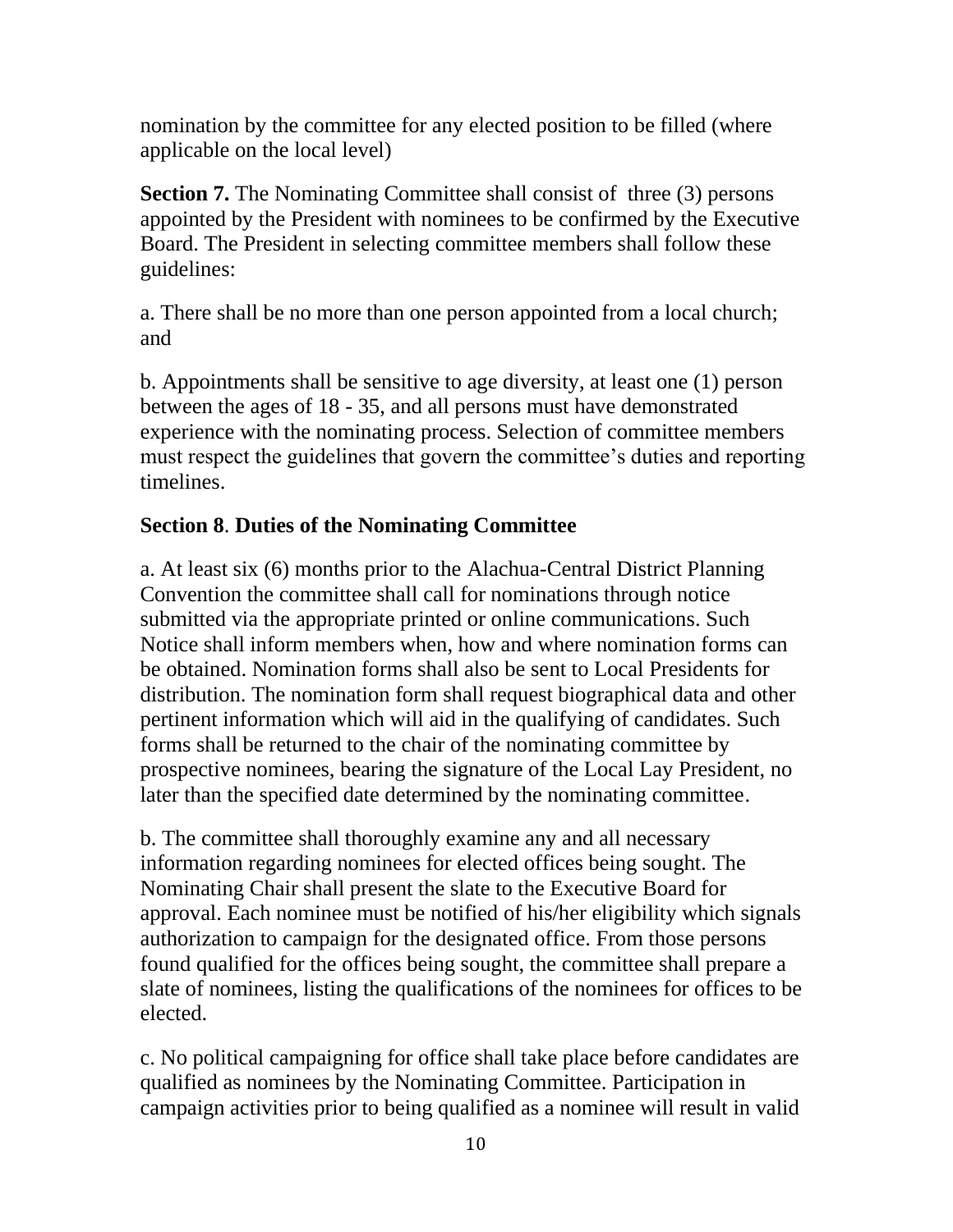disqualification for that candidate if confirmed by the Nominating Committee and the Executive Board.

#### **ARTICLE VII– ELECTION OF OFFICERS**

**Section 1.** Officers shall be elected at an appointed District meeting set by the President and Executive Board, unless otherwise provided for herein. All elections shall be by secret ballot, electronic or paper, except in the case where the office is not contested. When there is only one candidate for office the chair can take a voice vote or declare that the nominee is elected, effecting the election by unanimous consent or acclamation. A majority vote shall be necessary to elect. Elected officers shall assume office immediately upon installation. There should be a ceremony for the Installation of Officers. The candidate seeking elected office does not have to be present to be voted upon. Any method of election in any division other than by secret ballot, except in the case of uncontested offices, shall be declared null and void.

**Section 2.** District Lay Officers shall be elected to a two (2) year term.

**Section 3.** Term limitation. The elected officers of The Alachua-Central District Lay Organization and its Divisions shall serve no more than eight (8) consecutive years in the same office.

**Section 4.** If an officer completes a term of office which was vacated by the incumbent due to death, illness, resignation, and/or other conditions approved by the Executive Board, the unexpired portion of the term, will not count as a full term for the purposes of term limitation.

**Section 5.** Transition Period. A transitional period of sixty (60) days or 8 weeks beginning at the close of an District of Annual Conference Lay Election is provided for outgoing officers to reconcile files, records, and make inventories before transferring them to the incoming officers. Outgoing officers shall complete the transfer of all files, records, books, papers and property belonging to the organization to the incoming officers on or before the end of the sixty day period.

**Section 6.** Vacancy in the Office of President. If a vacancy occurs in the office of President due to death, resignation, disability or temporary inability or other causes, the First Vice President shall immediately assume the Office of President, for the unexpired term of office; the Second Vice President shall ascend to the Office of First Vice President, and the third Vice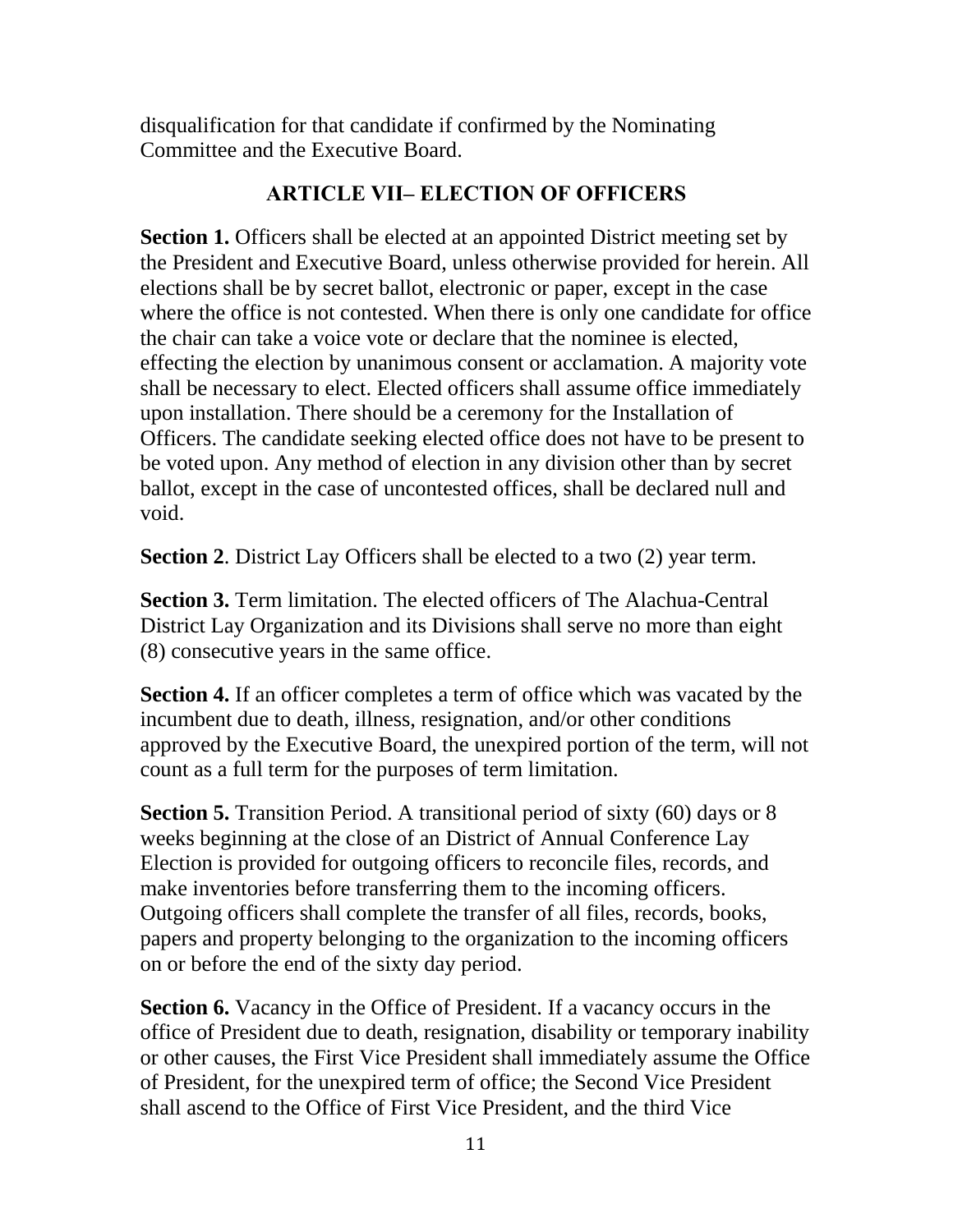President becomes second Vice President, leaving the vacancy to be filled in the office of the lowest ranking Vice President. If the position was contested during election for the office of Third Vice President, the person with the second highest number of votes will immediately fill the position of Third Vice President. If the position was uncontested, the president shall, with the confirmation of the Executive Board appoint an active member, possessing qualifications for the office of the third vice president, to fill the vacancy, if the remainder of the term is less than two (2) years. A majority vote by the Executive Board shall determine the result. If the remainder of the term of office for The Third Vice President is greater than two (2) years, a special election shall be held by the Executive Board within forty- five (45) days, of the vacancy date, to fill this position. The Letter of Intent shall be sent from the person who last served as Chairperson of the Nominating Committee to each person who wishes to be a candidate for the office of third vice president. Nominating procedures, approved from the most recently held Alachua-Central District Lay election, will be used for the election. All voting shall be by secret ballot (electronic or paper). Any person appointed and/or elected to fill an unexpired term of President shall subsequently be eligible to be elected to two (2) full four (4) year terms in accordance with this constitution and By-Laws.

**Section 7.** Vacancy of Elected Officer other than President. If a vacancy occurs in an elected officer's position, other than that of a President, due to death, resignation, disability or inability to serve, the President shall, with the confirmation of the Executive Board, appoint an active member, possessing qualifications for the office, to fill the vacancy if the remainder of the term is less than two (2) years. A majority vote by the Executive Board shall determine the result.

If the remainder of the term of office is greater than two (2) years, a special election shall be held by the Executive Board within forty-five (45) days, of the vacancy date, to fill this position. The Letter of Intent shall be sent from the person who last served as Chairperson of the Nominating Committee to each person who wishes to be a candidate for the vacant office. Nominating procedures, approved for last Episcopal District Lay election, will be used for the election. All voting shall be by secret ballot, electronic or paper. Any person appointed and/ or elected to fill an unexpired term of office shall subsequently be eligible to be elected to two full four (4) year terms in accordance with this Constitution and By-Laws.

**Section 8.** Removal of Elected Officer. The Organizational and Officers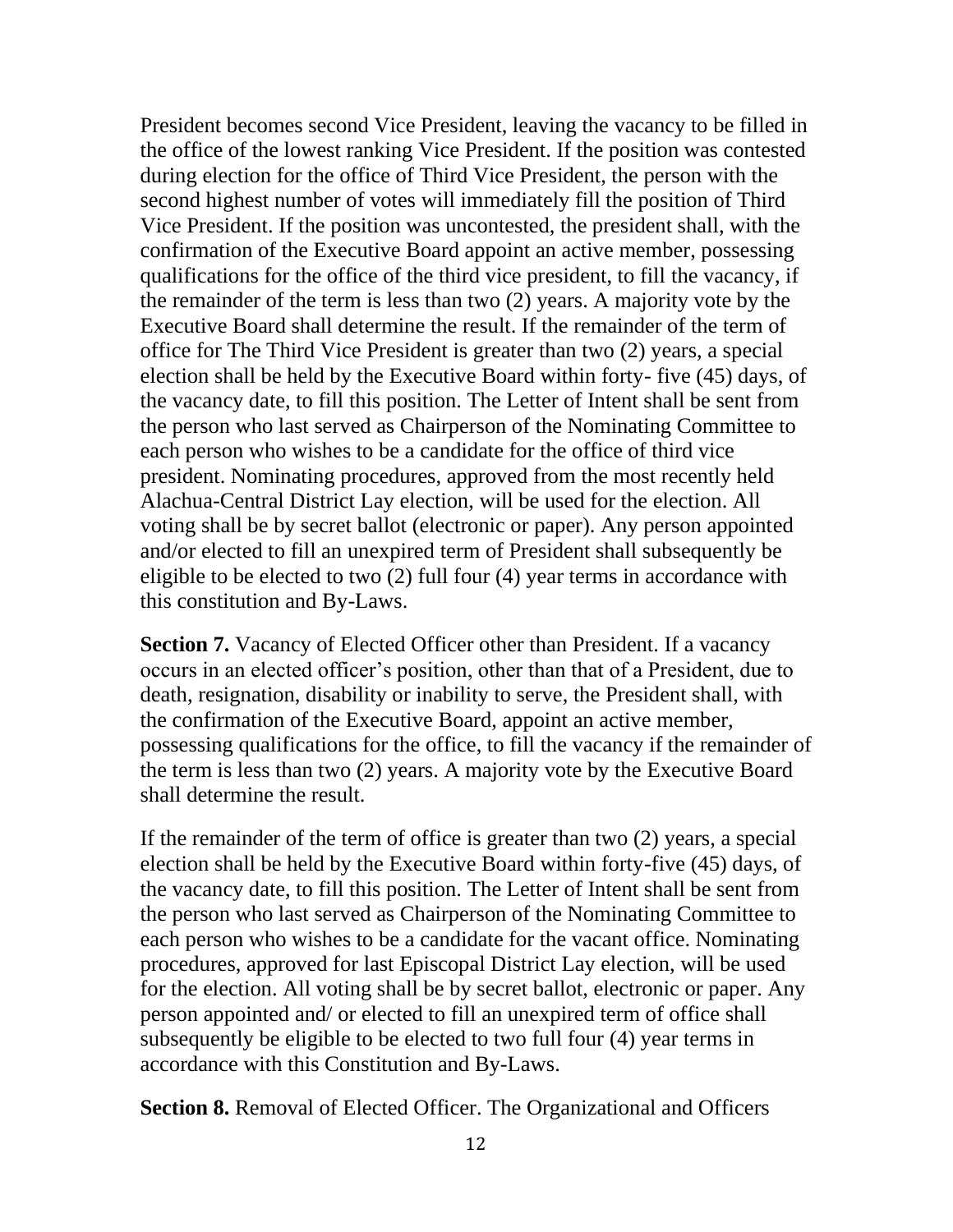Effectiveness Committee/shall give its findings annually. Any elected officer, not performing his/her duties, as outlined in this Constitution and By-Laws, shall be notified in writing by the President, of his/her failure to perform designated duties, with a copy forwarded to the Chair, Organizational and Officers Effectiveness Committee, and the Executive Board. If failure to perform his/her duties continues for a period of ninety (90) days after notification, the matter will be referred to the Executive Board for action. If the President is not performing his/her duties, as outlined in this Constitution and By-Laws, as deemed by a majority vote of the Executive Board, he/she shall be notified in writing by the Executive Board through the Corresponding Secretary of his/her failure to perform designated duties. The Executive Board, may suspend the elected officer. The final decision to expel or reinstate from/to office shall rest exclusively with The Eleventh Episcopal District Lay Organization in its Episcopal Convention. The Organizational and Officers Effectiveness Committee/ will give guidelines, implementation and corrective actions when deemed necessary.

**Section 9.** Districts of the Annual Conference Lay Organization Officers shall be elected Biennially.

**Section 10.** Station or Circuit Lay Organization Officers shall be elected annually.

# **ARTICLE VIII–Qualifications**

Each officer shall be responsible for understanding and fulfilling his/her duties and those officers with a budget shall prepare and submit an annual line item budget for approval by the Executive Board.

#### **Section 1. The President**. a. Qualifications.

The President of The Alachua-Central District Lay Organization shall have a commitment to lay ministry as demonstrated by:

1. Prior management experience, preferably in non-profit organization.

2. Prior service as either an elected officer of the Districts of the Annual Conference or local church Organization.

3. Five years of administrative, supervisory, or fiscal management experience.

#### **Section 2. First Vice President**

Any candidate seeking the position of First Vice President must possess the same qualifications as provided for the President.

**Section 3. Second Vice President**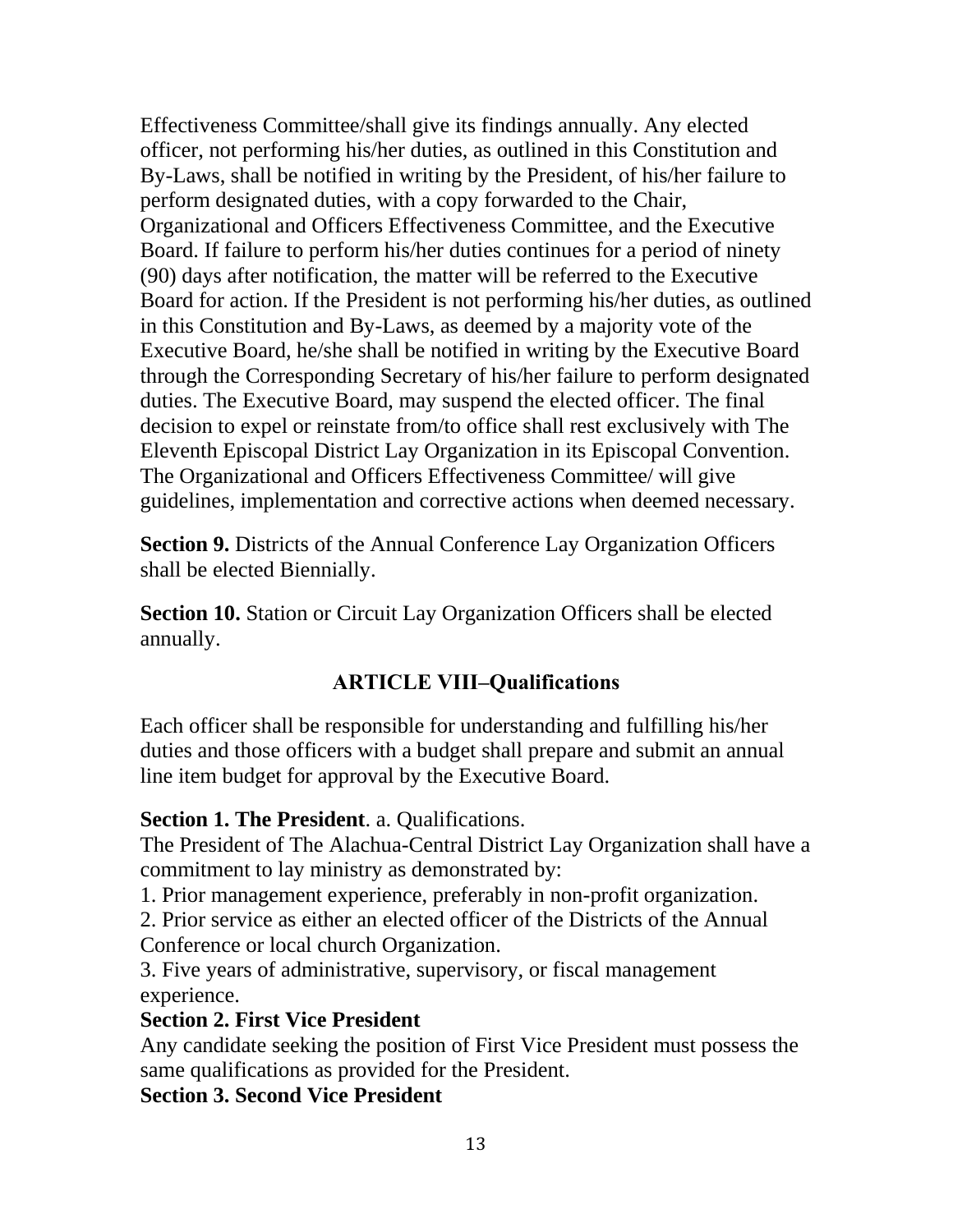Any candidate seeking the position of Second Vice President must possess the same qualifications as provided for the President.

Section 4. Third Vice President

Any candidate seeking the position of Third Vice President must possess the same qualifications as provided for the President.

# **Section 5. Recording Secretary**

All candidates seeking the office of Recording Secretary must possess:

1. Proficiency in writing and composition of the English language, basic reading competency, editing and record keeping skills

2. Experience in word processing or other technology (electronic media) available for recording, storing, and retrieving information.

3. Prior secretarial experience or training

4. Ability to prepare and present minutes and reports.

Section 6. Assistant Recording Secretary

Any candidate seeking the position of Assistant Recording Secretary must possess the same qualifications as required for the Recording Secretary.

# **Section 7. Corresponding Secretary**

Any candidate seeking the position of Corresponding Secretary must possess the same qualifications as required for the Recording Secretary and have experience in database management.

#### **Section 8. Treasurer**

Any candidate seeking the office of Treasurer must demonstrate:

1. Experience in financial management, including but not limited to, the areas of accounting, bookkeeping, and finance, preferably in non-profit organizations.

2. Five years experience working with non-profit accounting, finance, and budgeting.

3. Ability to be bonded

4. Experience and knowledge with computerized financial or accounting software and financial accounting/reporting.

Section 9. Financial Secretary

Any candidate seeking the office of Financial Secretary must possess the same qualifications as those of the Treasurer.

# **Section 10. Chaplain**

Any candidate seeking the position of Chaplain must demonstrate: 1. A Christian commitment, possess a high level of spiritual maturity, effective interpersonal and communication skills.

2. Training and experience in Christian Education;

- 3. Knowledge of the Bible and the AMEC Hymnal
- 4. Experience in preparing and conducting Bible study and worship;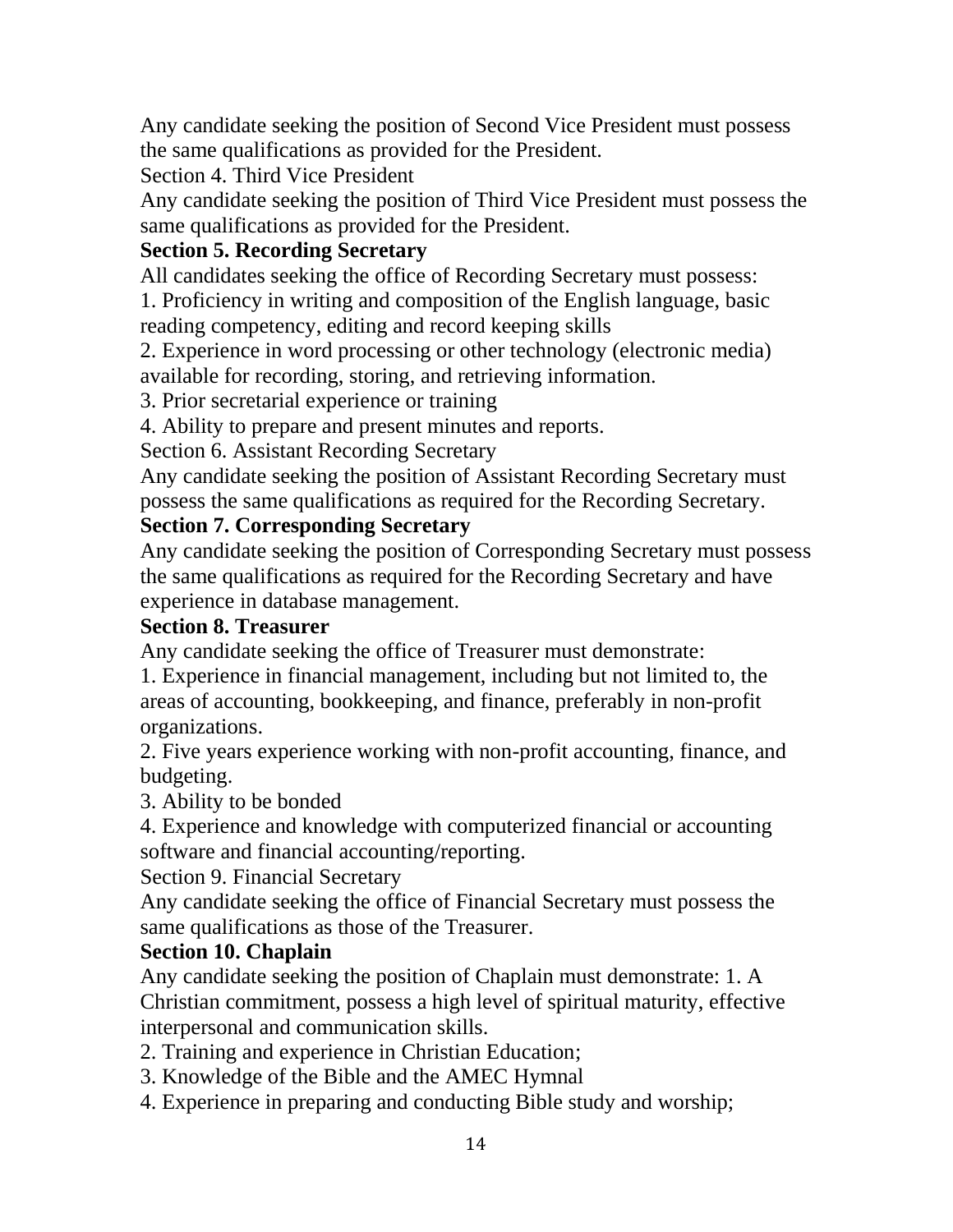#### **Section 11. Historiographer**

Any candidate seeking the office of Historiographer must demonstrate: 1. Prior experience with emphasis in research, writing, and publishing historical information.

2. Proficiency in English is required.

3 Ability to use technology (electronic media, including video, photos, and other graphics) for data gathering, organizing, record keeping and writing; 4. Knowledge of record and artifact preservation specific to an

organization's founding, operations, projects, and other activities.

#### **Section 12. Parliamentarian**

Any candidate seeking the office of Parliamentarian must demonstrate:

1. They are a registered Parliamentarian in good and regular standing of the National Association of Parliamentarians or an equivalent certification where one exists. If a registered Parliamentarian is not available the candidate must demonstrate a working knowledge of Parliamentary Law and have served on other levels of the church for two or more year in that capacity.

#### **Section 13. Director of Lay Activities**

Any candidate seeking the office of Director of Lay Activities must demonstrate:

1. Extensive experience in research, speech, writing and proficiency in the English language, program planning, development, designing,

implementation, teaching, training, adult learning, and/or administration, and technology (electronic media, including video, photos, and other graphics) for data gathering, organizing, record keeping and writing.

#### **Section 14. Director of Public Relations**

Any candidate seeking the office of Director of Public Relations must demonstrate:

1. A working knowledge of media relations, marketing, sales, prior experience in preparing and distributing press releases.

2. Strong communication skills and extensive experience in English, speech, and journalism.

#### **Section 15. Young Adult Representative**

Any candidate seeking the office of Young Adult Representative shall: 1. Be between the ages of 18-35 at the time of election. Completion of high school is required.

2. Demonstrate visionary leadership skills through work experience or volunteer opportunities, especially with Youth and Young Adults within the church or other organizations and

3. Possess strong abilities to provide training, and demonstrate effective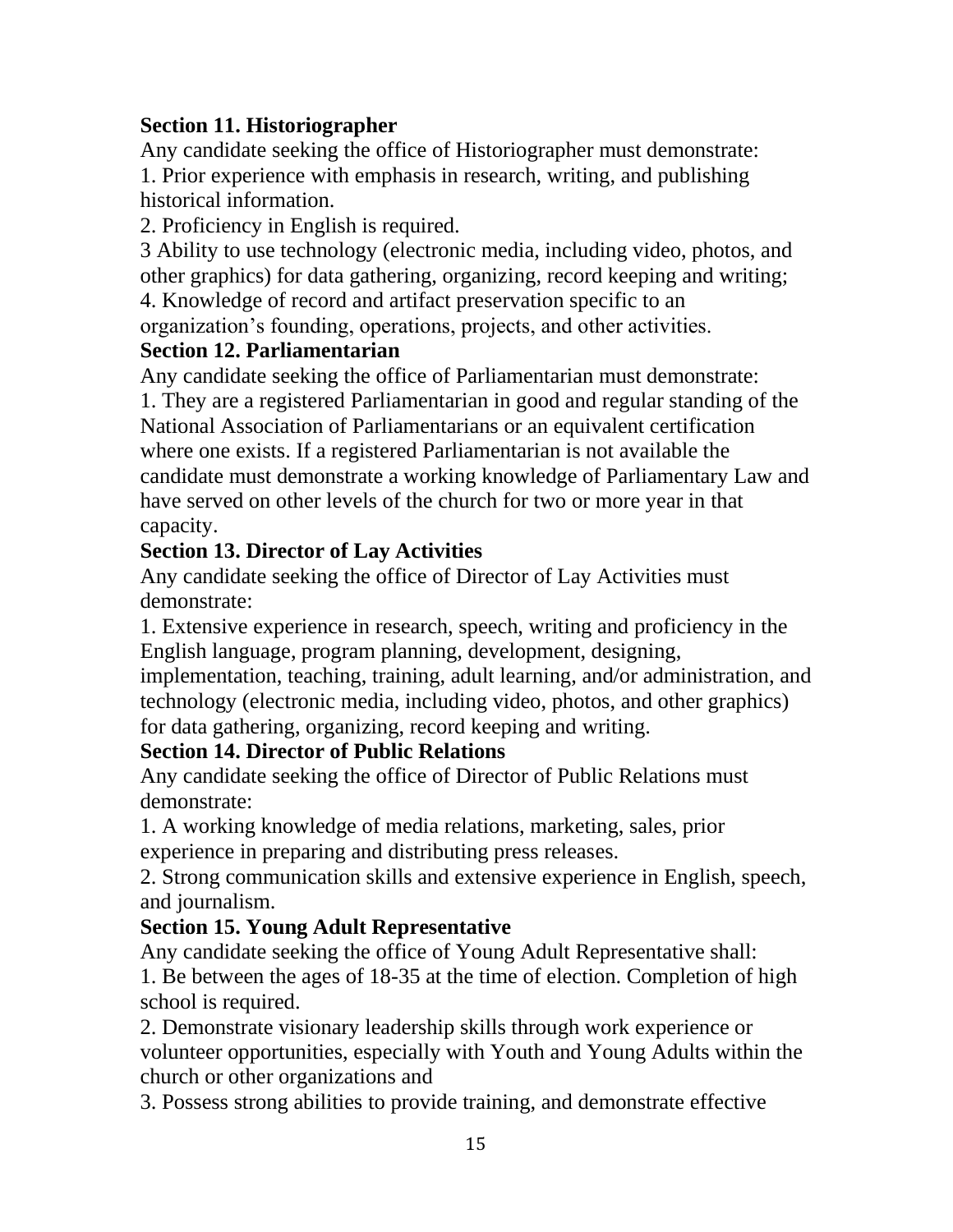communication skills.

4. Maintain a working relationship with the Director of Lay Activities.

# **ARTICLE IX - EXECUTIVE BOARD**

**Section 1.** There shall be an Executive Board of The Alachua-Central District Lay Organization, composed of the elected officers of the organization, the President of each local Lay Organization, President Emeriti, and chairpersons of standing committees.

**Section 2.** The Executive Board shall meet at least eight (8), annually, at the time and place designated by the President and members of the Executive Board.

**Section 3.** In the event that physical meetings cannot occur, Teleconference, Zoom Conference Meetings, etc. may be held to address specific matters of concern. Notice of the specified means of meeting, with a proposed agenda, must be issued to members of the Executive Board no later than three (3) days prior to the type of meeting determined. Vacancies of officers may not be filled via teleconference call. (Article VII, section 1)

**Section 4.** The President of The Alachua-Central District Lay Organization shall preside over the meetings of the Executive Board, and the Recording Secretary shall serve as secretary of the Executive Board.

**Section 5**. The Executive Board shall have the authority to carry on the work of The Alachua-Central District Lay Organization.

**Section 6.** The Executive Board shall establish the rules and regulations by which it shall be governed. The Board shall have power over the supervision and direction of all affairs of the Organization, except that it shall not infringe upon any of the expressed constitutional provisions herein set forth and provided.

**Section 7.** The Executive Board shall have such other authority as may be necessary to carry out the general purposes and intent of this Constitution.

**Section 8.** The Executive Board may establish an Advisory Council to act in a purely advisory capacity. The Advisory Council may consist of past presidents of The Alachua-Central District Lay Organization and such other distinguished lay members as the President may designate. The Advisory Council shall not exceed five (5) persons.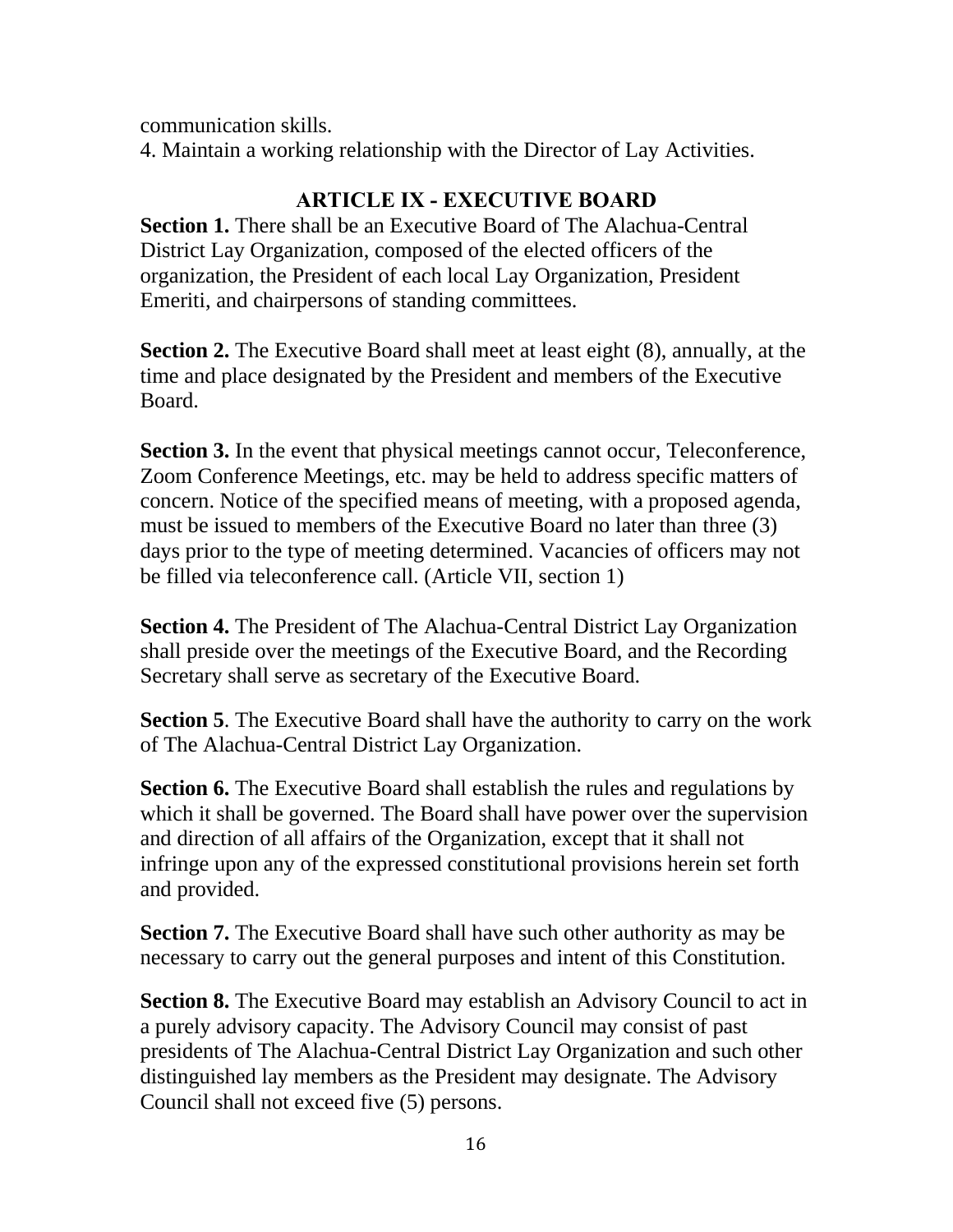# **ARTICLE X – MEETING**

**Section 1.** The Alachua-Central District Lay Organization shall meet at least eight (8) times, in its regular session.

**Section 2.** The District President and/or a majority of the voting members of the Executive Board may call an emergency meeting when such a meeting is deemed necessary. The time, place, type of meeting (teleconference or videoconference) and object of such Special or Emergency Meeting shall be clearly set forth in the official call, letter or email. Only those matters expressly set out in the notice or call shall be deliberated upon, provided however, that no election of officers shall take place at a special or emergency meeting.

# **ARTICLE XI –VOTING PRIVILEGES**

**Section 1.** Voting privileges in The Alachua-Central District Lay Organization shall be confined and restricted to persons set out under Article IV of this Constitution.

**Section 2.** No person shall be entitled to more than one (1) vote on an issue or matter in The Alachua-Central District Lay Organization, and must be personally present to exercise such privilege. No proxy or absentee voting shall be permitted.

**Section 3.** Unless otherwise indicated, the majority vote shall prevail in determining all matters.

# **ARTICLE XII – POWERS AND JURISDICTIONS**

**Section 1.** The Alachua-Central District Lay Organization shall exercise prudent and appropriate authority, power, and supervision over all Local Lay Organizations established under the provisions of this Constitution.

# **ARTICLE XIII – RESERVED AND IMPLIED POWERS**

**Section 1**. Each Annual Conference, Districts of the Annual Conference and Station or Circuit Lay Organizations shall be vested with the full authority to make its own Constitution and By- laws, Rules and Regulations, as may be deemed necessary for proper and orderly conduct of its affairs and for the governing of its officers and members. Each Divisions Constitution shall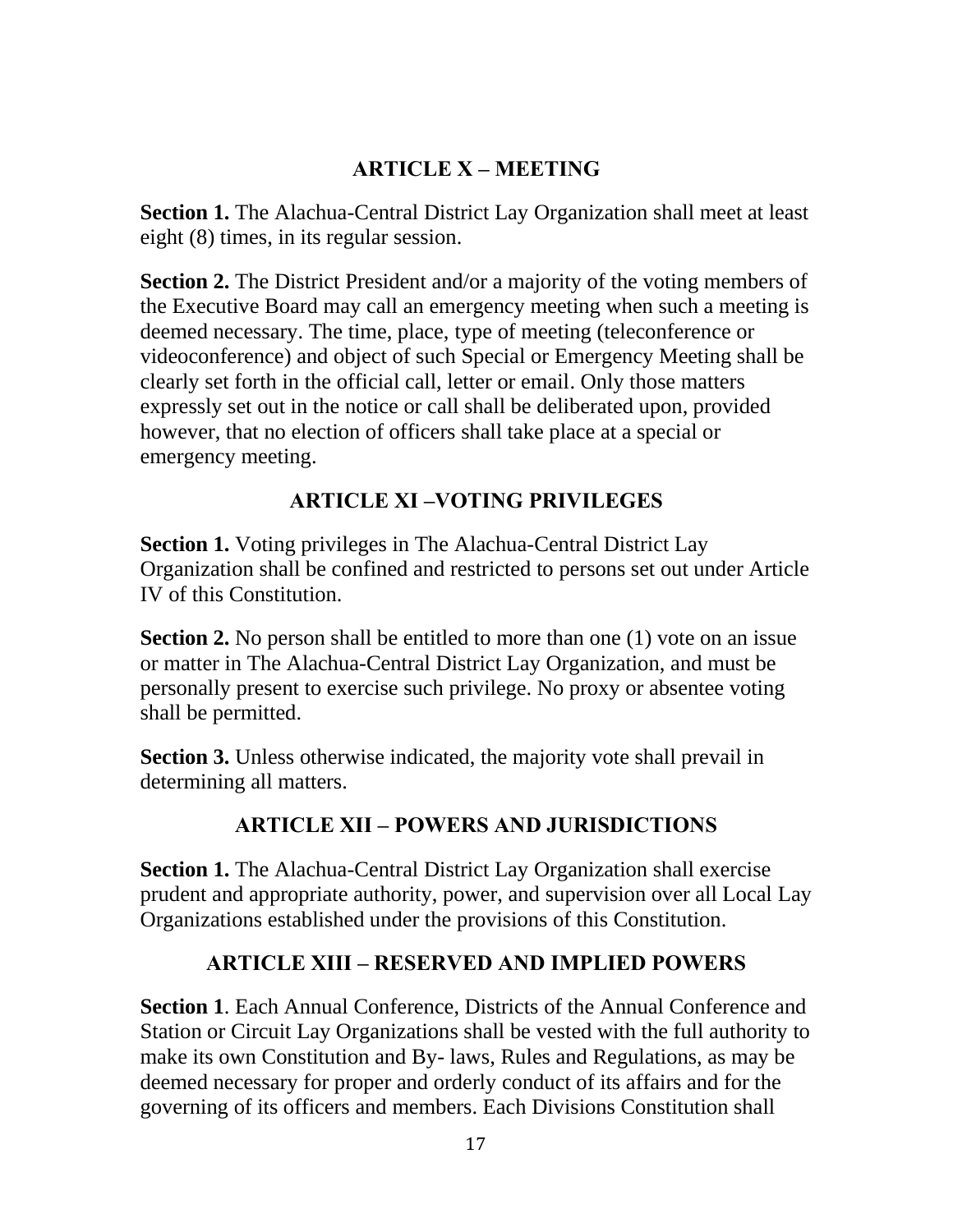conform to, and harmonize with the Connectional Constitution and By-laws. Each of these organizations shall have the authority to establish its own Executive Board, raise funds, and in general perform all duties incident to its existence as an autonomous body except, however, said organization shall not make Constitutions and By laws, or Rules and Regulations which are in conflict with, or abridge any part of the Constitution and By-laws of The Eleventh Episcopal District Lay Organization or the template for subordinate divisions.

**Section 2.** A copy of the Constitution and By-laws of each Lay Organization must be filed with the Constitution and By Laws Committee of The East Conference Lay Organization for examination and response.

**Section 3.** Each Conference, Districts of the Annual Conference, and each Station or Circuit Lay Organization shall have the following inserted in its Constitution and By-laws: "This Organization shall be subject to and governed by the Constitution and By-laws of The Eleventh Episcopal District Lay Organization of the African Methodist Episcopal Church."

**Section 4.** This organization and each of its Divisions shall at all times be governed by the Constitution and By-Laws of Connectional Lay Organization of the African Methodist Episcopal Church, The Current Book of Discipline, Laws, Doctrines, and Tenets of the African Methodist Episcopal Church and Robert's Rules of Order, Newly Revised edition.

# **ARTICLE XIV – COMMITTEES**

To ensure successful and effective implementation of programs and projects of The Alachua-Central District Lay Organization, other than specified duties of elected officers per Constitution and By-Laws, all Chairpersons shall be appointed by the President.

**Section 1.** Four (4) types of Committees shall exist in the Alachua-Central District Lay organization: Standing, Special, Convention and Ad Hoc Committees.

**Section 2.** Standing Committees are appointed to implement specific goals, objectives, and programs that advance of, and are vital to the functioning of the Alachua-Central District Lay Organization. Each standing committee shall have no more than six (6) members appointed by the President and approved by the Executive Board. The President in appointing committee members shall follow these guidelines: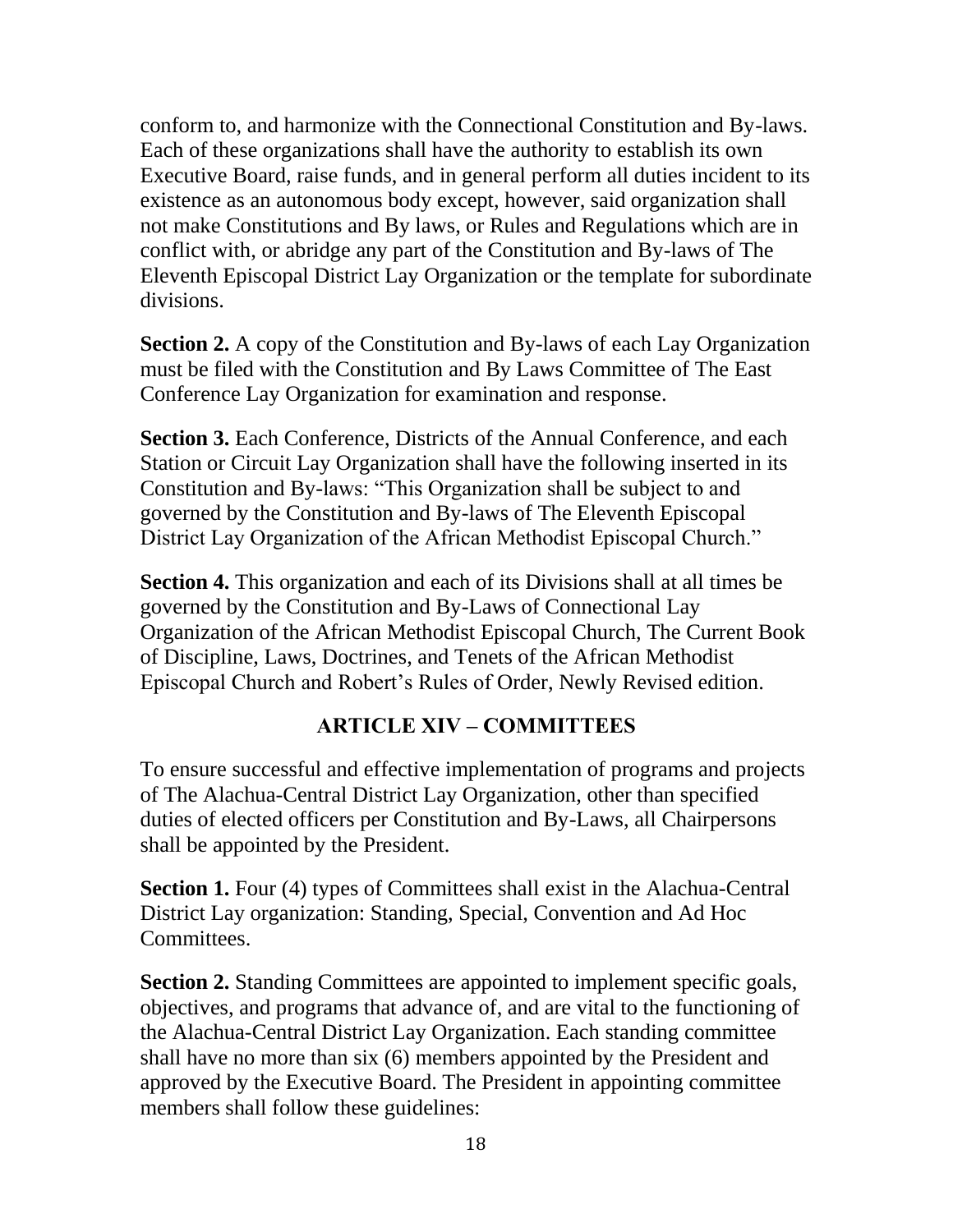a) there shall be no more than one person appointed from a Local station or circuit,

b) appointments shall be sensitive to age diversity, at least one (1) person between the ages of 18-35,

c) all persons must have demonstrated diversity of experiences in the work assigned to the committee's duties and reporting timeline.

Standing Committees of the Alachua-Central District shall be as follows: Budget and Stewardship, Constitution and By Laws, Organizational and Officers Effectiveness Committees and other committees deemed as necessary to function by the President and Executive Board.

**Section 3.** Special Committees shall be the following: Nominating, Elections, Auditing and other such committees that are appointed to perform a task that does not fall within the assigned function of a Standing Committee.

**Section 4.** Convention Committees of the Alachua-Central District shall be assigned under the following Commissions: Statistics and Finance, Organization and Structure, Personnel and Procedure, and Program and Activities.

**Section 5.** The Credentials Committee prepares and presents the certified list of registered officers and delegates that make up the voting strength.

**Section 6.** The Rules Committee provides official guidelines of operating procedures.

**Section 7.** The Budget and Stewardship Committee shall submit its final report to the Alachua-Central District Executive Board.

**Section 8.** The Budget and Stewardship Committee is composed of the treasurer, financial secretary, and other members for a total of no more than six (6), these members shall be appointed by the President. It shall be the duty of this committee to prepare a four (4) year budget, to be submitted to the President and the Executive Board for approval and the *Alachua-Central Lay Planning Convention* for adoption by a majority vote.

**Section 9.** The Constitution and By Laws Committee, chaired by the Alachua-Central District Parliamentarian, defines the primary characteristics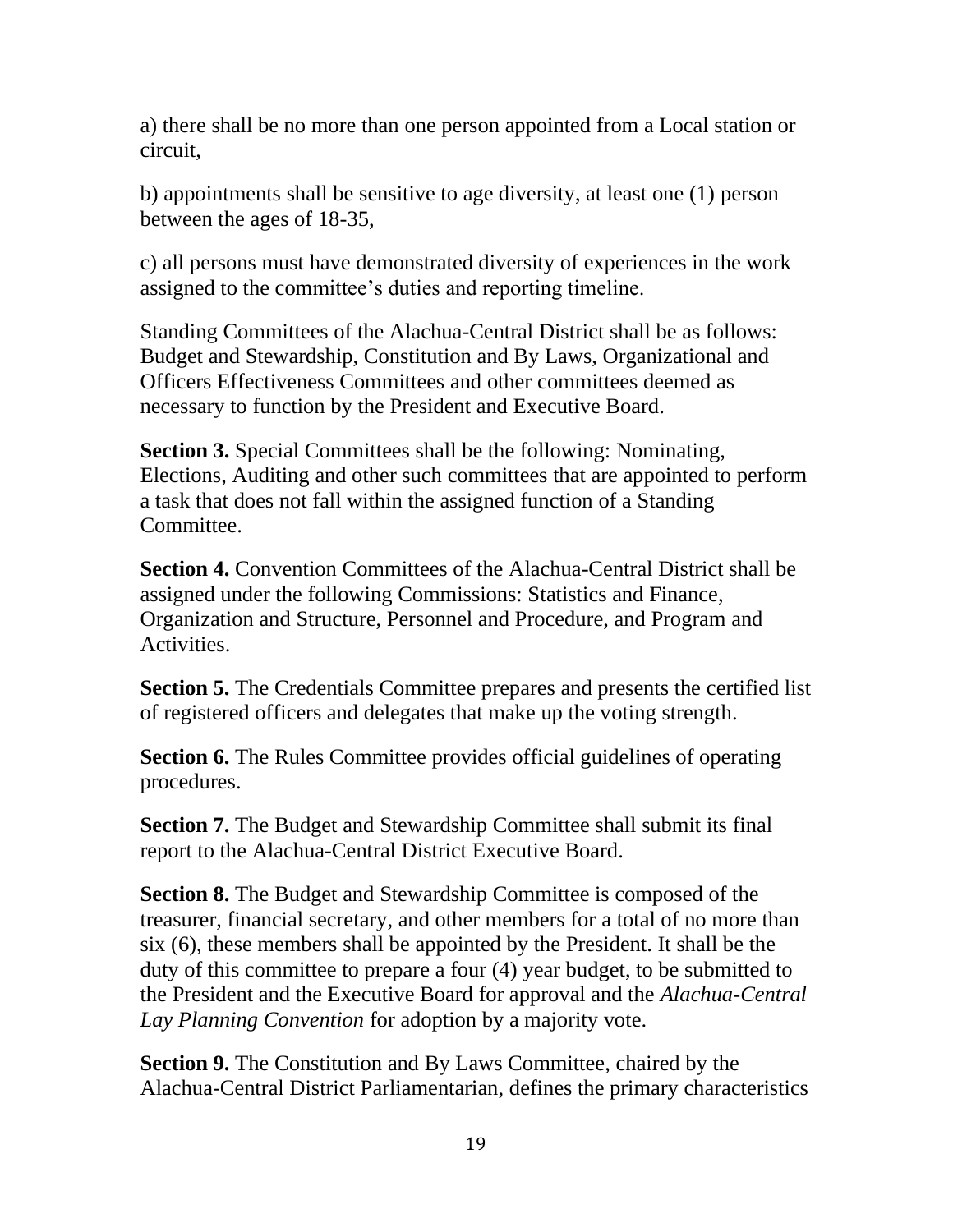of the organization, prescribes how the organization functions including all rules that the organization considers so important that they cannot be changed without previous notice to the membership and a two-thirds (2/3) majority vote of the Alachua-Central District Lay Planning Convention.

**Section 10.** The Organizational and Officers Effectiveness Committee shall report annually to the Executive Board. The committee will propose and present for the Executive Board the process and tools for the officers evaluation and implement the process. The President has thirty (30) days after the close of the Annual Convention to appoint the Committee Members who will present their findings.

Section 11. Ad Hoc Committee is appointed as the need arises to carry out a specific task. It automatically ceases to exist on presentation of its final report to the body.

# **ARTICLE XV – SUBORDINATE BODIES**

**Section 1.** District Lay Organizations of the Annual Conference-The District Lay Organizations of the Annual Conference shall be composed of:

a. all elected officers;

b. the President and six (6) elected delegates at least one of whom one shall be a young adult, ages 18-35, from each Station or Circuit;

c. any elected officers of the Connectional, Episcopal District or Annual Conference Lay Organizations;

a. This organization is amenable to the Conference Lay Organization and must report to the Conference Lay Organization at least annually.

**Section 2.** Station or Circuit Lay Organization – The pastor of each Station or Circuit shall, within thirty (30) days after the Annual Conference, call a meeting of the members of the Charge for the purpose or organizing a Lay Organization where none exists. The Station or Circuit Lay Organization shall be composed of all members of said Station or Circuit who desire to join. The officers of the organization shall be elected from those enrolled in said organization. The President of the Lay Organization, or a duly elected representative of the local church, becomes a member of the Official Board by virtue of his/her office.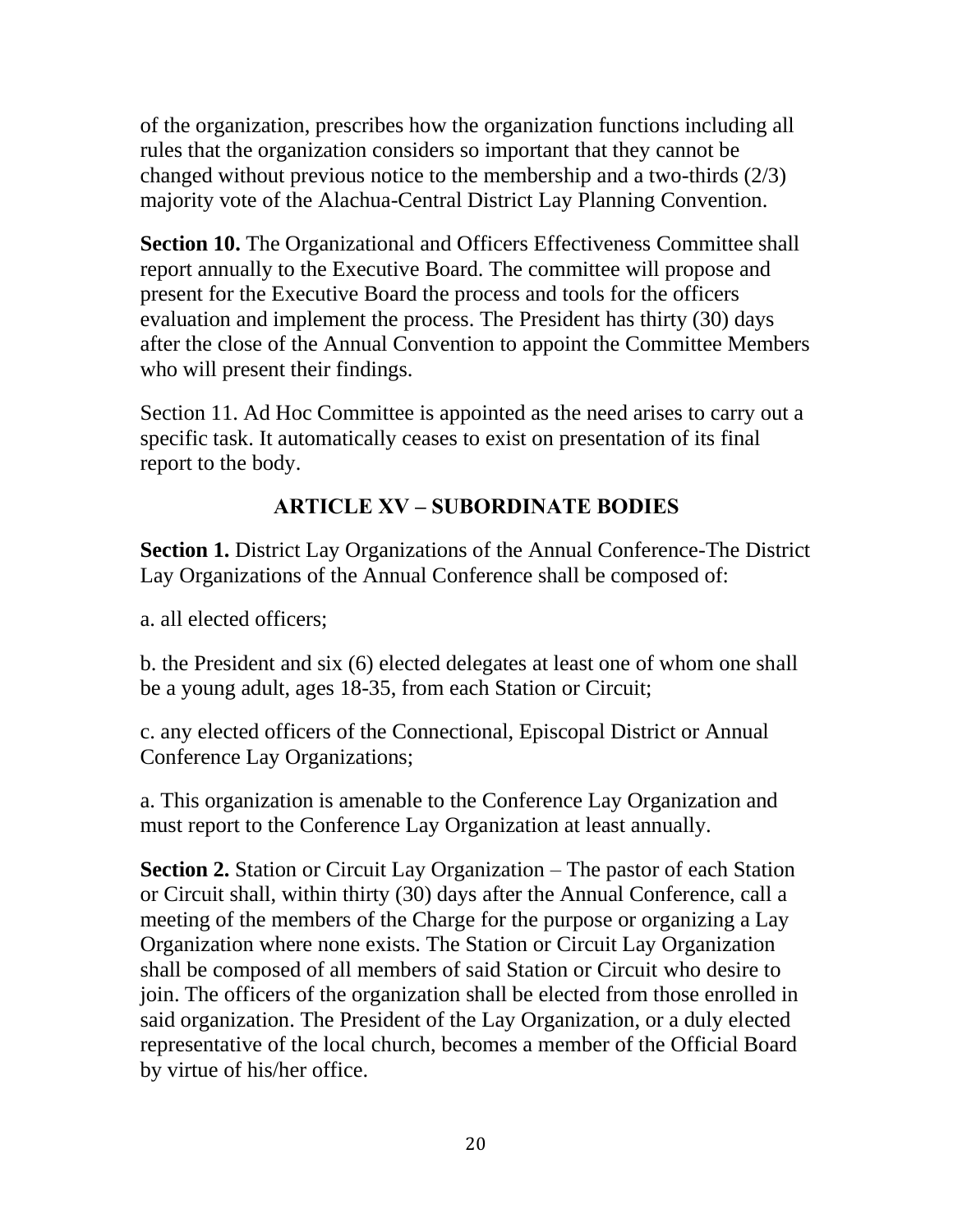**Section 3**. The officers of a Station or Circuit Lay Organization shall be those specified in Article V, Section 1 of this Constitution. The Station or Circuit Lay Organization shall fix the time for regular meetings, which should not be fewer than ten (10) times per year.

#### **ARTICLE XVI – AMENDMENTS**

**Section 1.** Amendment of By-Laws. Amendments to the Constitution and By Laws of The Alachua-Central District Lay Organization may be made by filing a copy of the proposed amendment with the President, Secretary and Constitution and By-Laws Committee Chair. The Constitution and By-Laws Committee shall ensure that copies of the proposed changes are sent to each Local President at least ninety (90) days prior to the opening of the District of the Annual Conference Bi-Annual Election/Convention. Amendments will be voted upon at least 30 days prior to the Alachua-Central District Election/Convention. Two-thirds (2/3) vote of the members present and eligible to vote at the Alachua-Central District Election/Convention shall be required to effect an amendment. Amendments shall take effect at the close of the Alachua-Central Election/Convention ratifying the Amendments.

#### **ARTICLE XVII**

# **By-Laws of the Alachua-Central District Lay Organization**

The following shall constitute the By Laws of this organization.

**Section 1.** The Order of Business shall be:

- a. Devotion
- b. Bible Study
- c. Roll Call of Officers
- d. Report of Credentials Committee
- e. Registration of Delegates
- f. Reading of Minutes of the Executive Board
- g. Reading of Communications
- h. Reading of Committees Report
- i. President's Message
- j. Reports of Officers
- k. Reports of Conference Presidents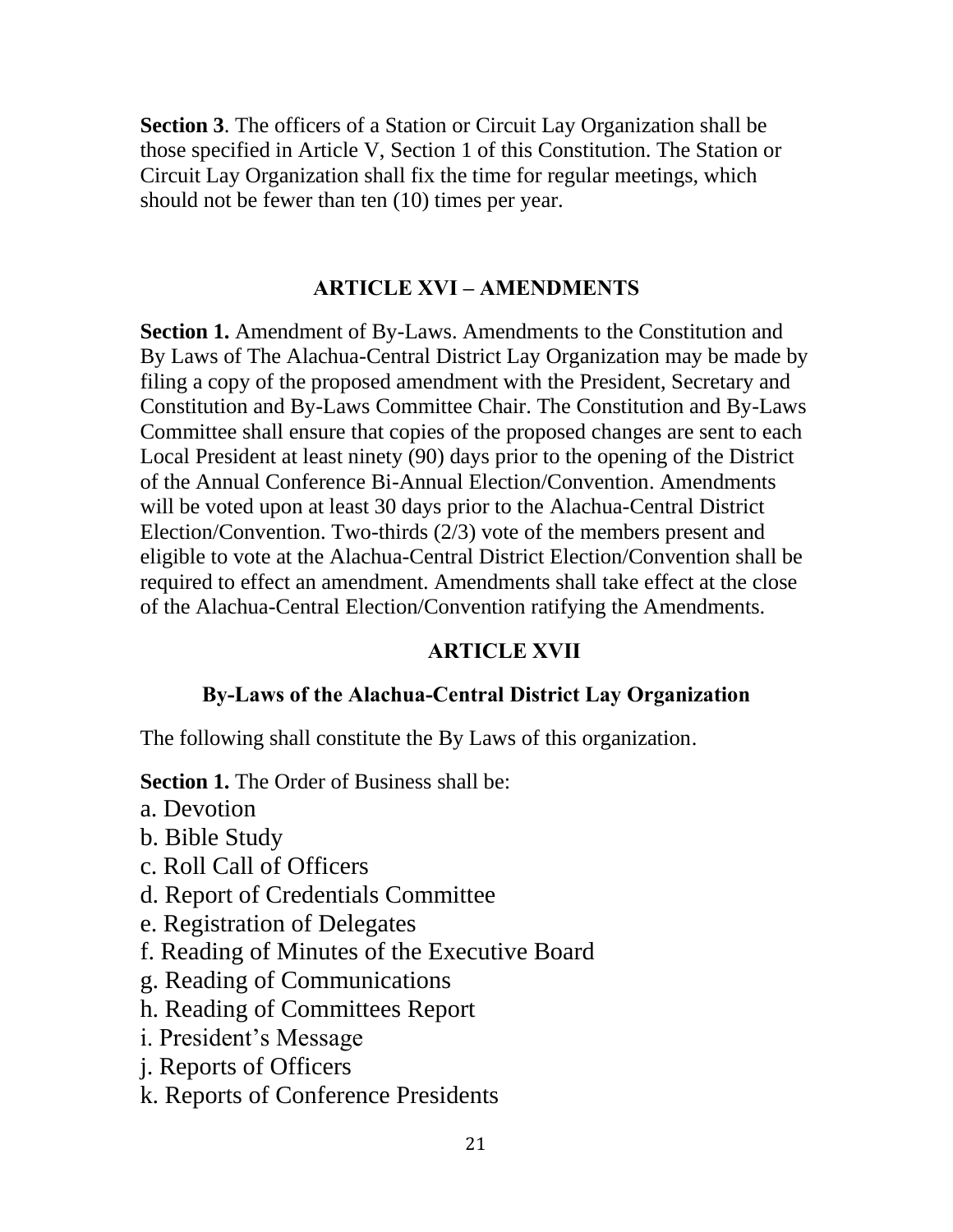l. Unfinished Business m. New Business n. Report of Committees o. Memorial Service p. Installation of Officers q. Adjournment **Section 2**. A majority of members present from each Local Lay Organization shall constitute a quorum for the transaction of all business.

**Section 3.** The members shall conform to all the rules and regulations of this organization; any member (s) guilty of an infraction or violation of the rules, or for conduct or decorum unbecoming a member, may be removed from membership herein.

**Section 4.** The order of business herein before outlined may be changed by a two-third (2/3) majority vote of the delegates present.

**Section 5.** All reports of the President and other officers shall be in writing and submitted in triplicate copies, one to be left with the President of the organization, one to be left with the Secretary of the organization, and one to be retained by the officer making the report.

**Section 6.** Any officer failing to perform his or her official duties shall be accountable to the Executive Board.

**Section 7.** No officer or any committee shall incur any obligation, which shall be binding, unless such action was authorized in its inception, or subsequently ratified and approved by the organization.

**Section 8.** The President shall be authorized to appoint and deputize, with sufficient power and authority, as many Marshals as may be deemed necessary to maintain order and decorum in the meeting. It shall be the duty of the Marshals to maintain strict order, see that only members are seated within established bounds of the meeting, and perform such other duties as may be assigned to them by the President in keeping with the duties of their office.

**Section 9.** Any provision or condition not expressly covered in the Constitution and By-Laws of this Organization shall be interpreted and construed in keeping with the long established policy, customs, tenets, and traditions of the African Methodist Episcopal Church, The Book of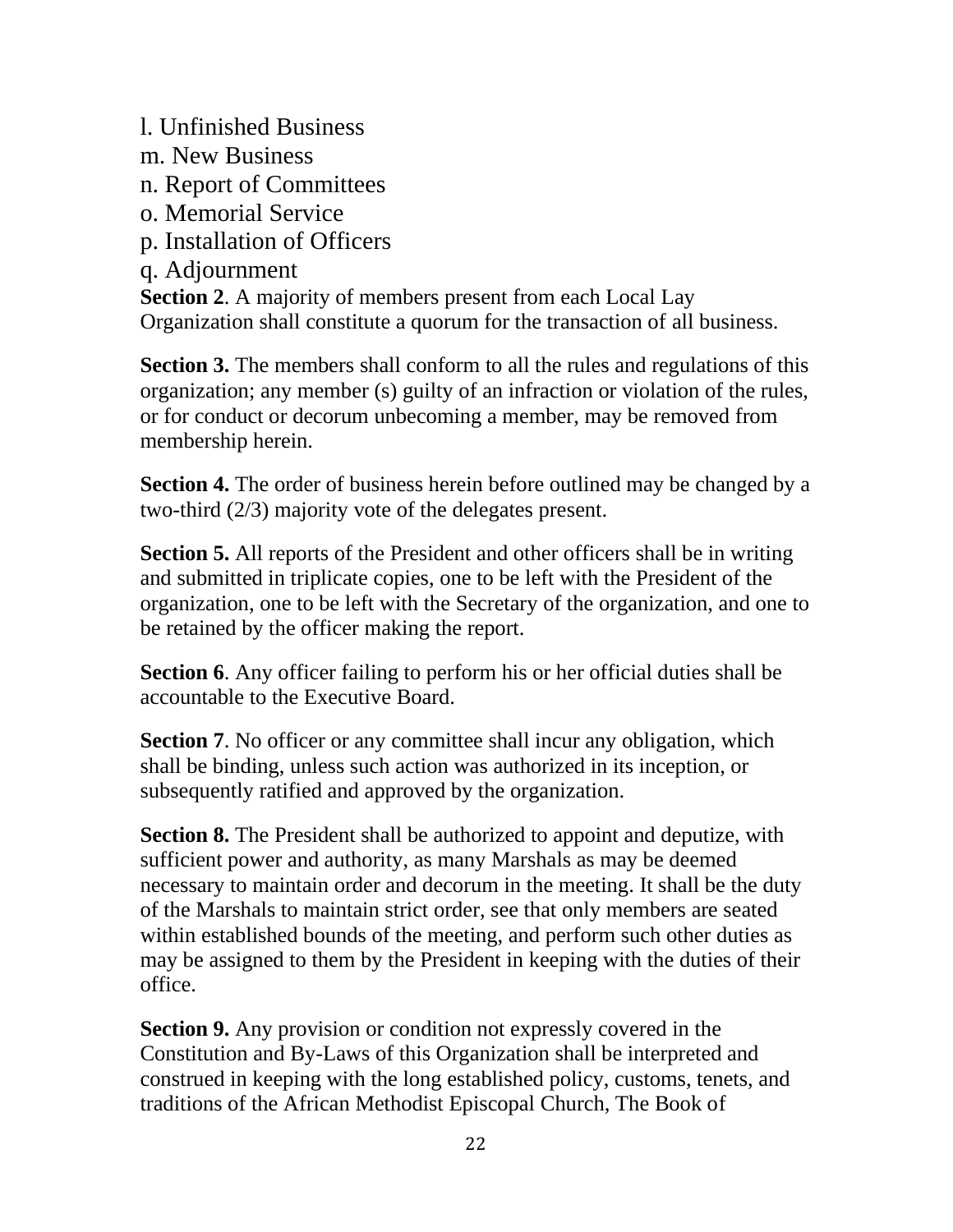Discipline of the African Methodist Episcopal Church, and Roberts Rules of Order Newly Revised edition.

# **COLORS**

The official colors of The Connectional Lay Organization and its divisions are: Royal Blue and White or Navy Blue and White.

# **THE LAY HYMN**

*Laymen now have thus assembled, In Thy blessed name O God. Guide us in our true endeavor, Light the pathway that we trod; Give us strength to ever labor for Thy cause Give us strength to ever labor for Thy cause.* 

*We are banded one in union, To fulfill Thy just command. May we be Thy true disciples, Holding to Thy mighty hand; Give us blessings from the fountain of Thy love Give us blessings from the fountain of Thy love.* 

*As we walk this Christian journey, Let us keep our armour bright. Let our works be pure and holy That we stand within Thy sight; Laymen soldiers, strong in unity and love; Laymen soldiers, strong in unity and love.* 

*May we stand before Thine altar, pledging Lord to work for Thee. In the vineyard, in the pastures Let us Lord Thy pilgrims be; Let us lift the cross forever to the skies, Let us lift the cross forever to the skies.* 

(Tune: "Guide Me O Thou Great Jehovah" written by Frances A. Walston)

# **THE LAY BENEDICTION**

"May God bless us with the true spirit of Christianity. That we may live together, not as man over man, but as lay persons working with God." Amen.